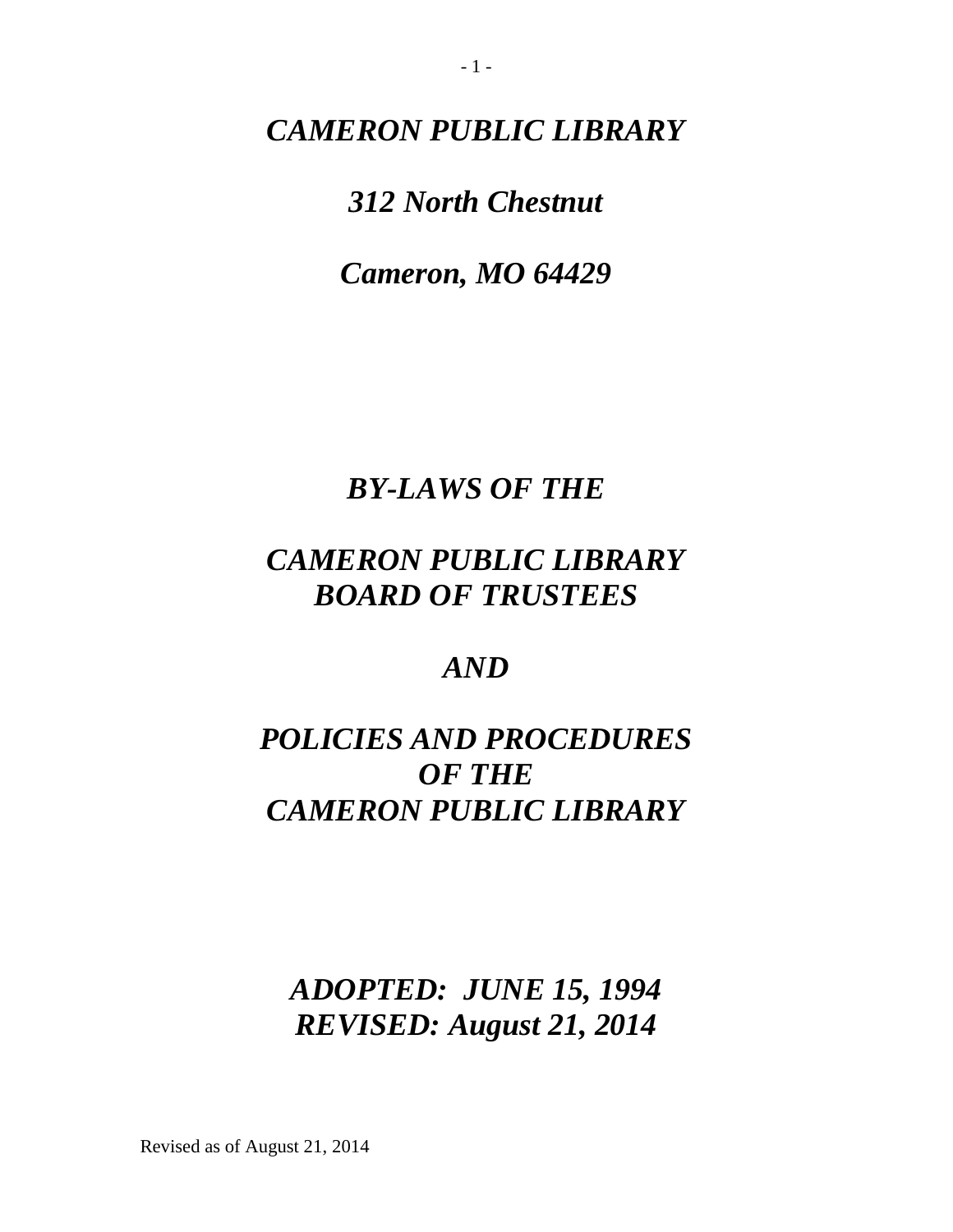#### *TABLE OF CONTENTS*

| By-laws of the Cameron Public Library Board of trustees3 |
|----------------------------------------------------------|
|                                                          |
|                                                          |
|                                                          |
|                                                          |
|                                                          |
|                                                          |
|                                                          |
|                                                          |
|                                                          |
|                                                          |
|                                                          |
|                                                          |
|                                                          |
|                                                          |
|                                                          |
|                                                          |
|                                                          |

\* designates a form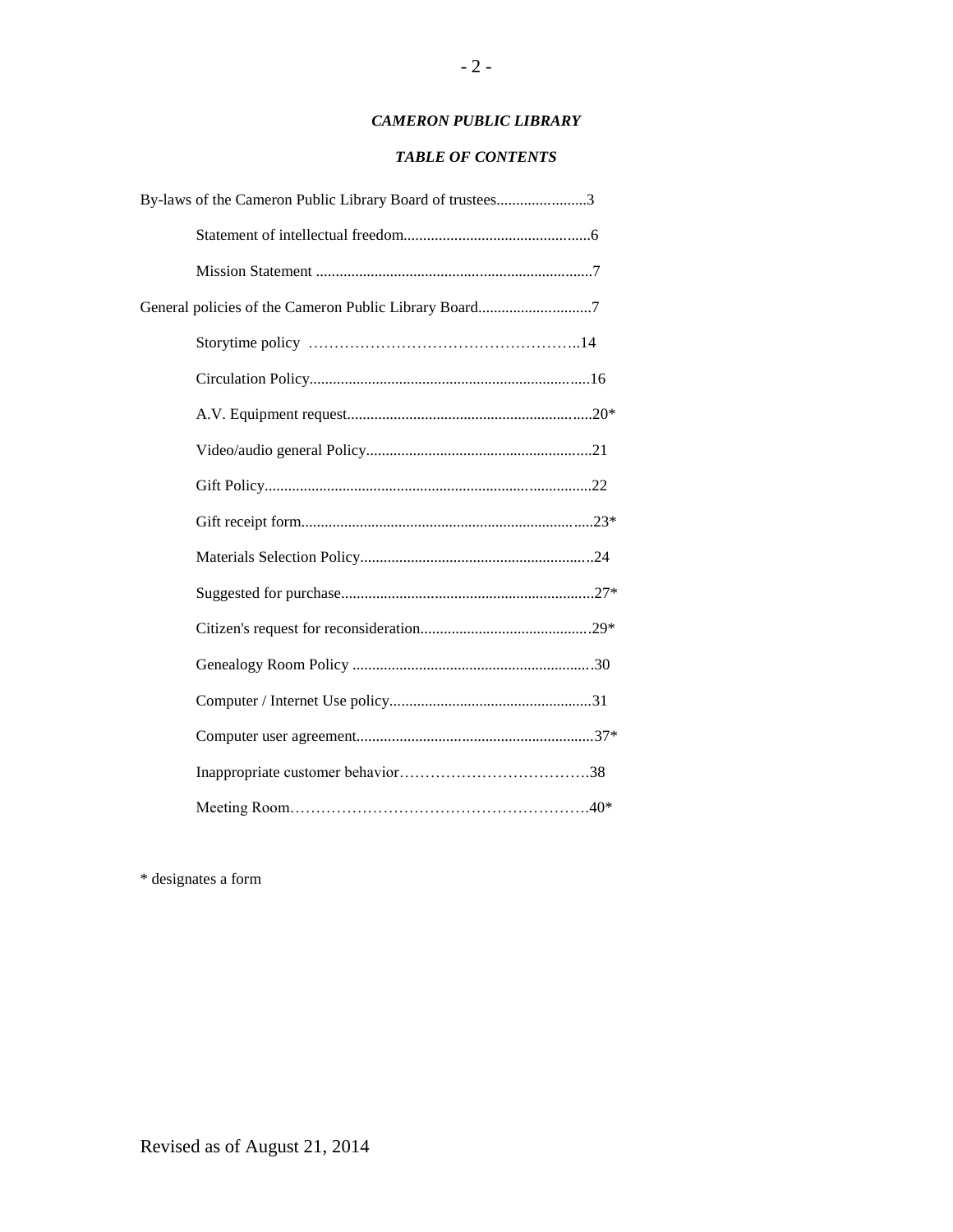### BY-LAWS OF THE

#### CAMERON PUBLIC LIBRARY BOARD OF TRUSTEES

Realizing the need for policies by which to operate the library; the current board of trustees of the Cameron Public Library has instituted the following by-laws and policies based on prior by-laws and policies, but up-dated with common practice and needs of the current operation.

#### **ARTICLE 1. - Name**

The name of the library shall be the Cameron Public Library.

#### **ARTICLE 2. - Objectives**

- 1. To provide a means for the educational and cultural advancement of the citizens of the community.
- 2. To supplement the library facilities of the Cameron Public Schools.

#### **ARTICLE 3. - Organization**

The Board of Trustees of the Cameron Public Library was created to oversee the organization and direction of the Cameron Public Library. The Cameron Public Library serves the district represented by the city limits of Cameron with further extension of library privileges to anyone in the surrounding area upon payment of the appropriate fee.

#### **ARTICLE 4. - Board Membership**

The board of directors shall consist of nine (9) members each appointed for three (3) years on a rotating basis so three (3) members are appointed each year. New board members are selected by existing members from library patrons identified as being library supporters and shall fulfill duties of board members as necessary, including meeting attendance. Members may continue to serve for three (3) consecutive terms. Non-attendance of four (4) or more consecutive meetings serves notice of voluntary resignation by said member. Written or verbal notice at a regular meeting may also serve as resignation. Lastly by a vote of two-thirds (2/3) of the total membership of the board, a member may be removed from the board.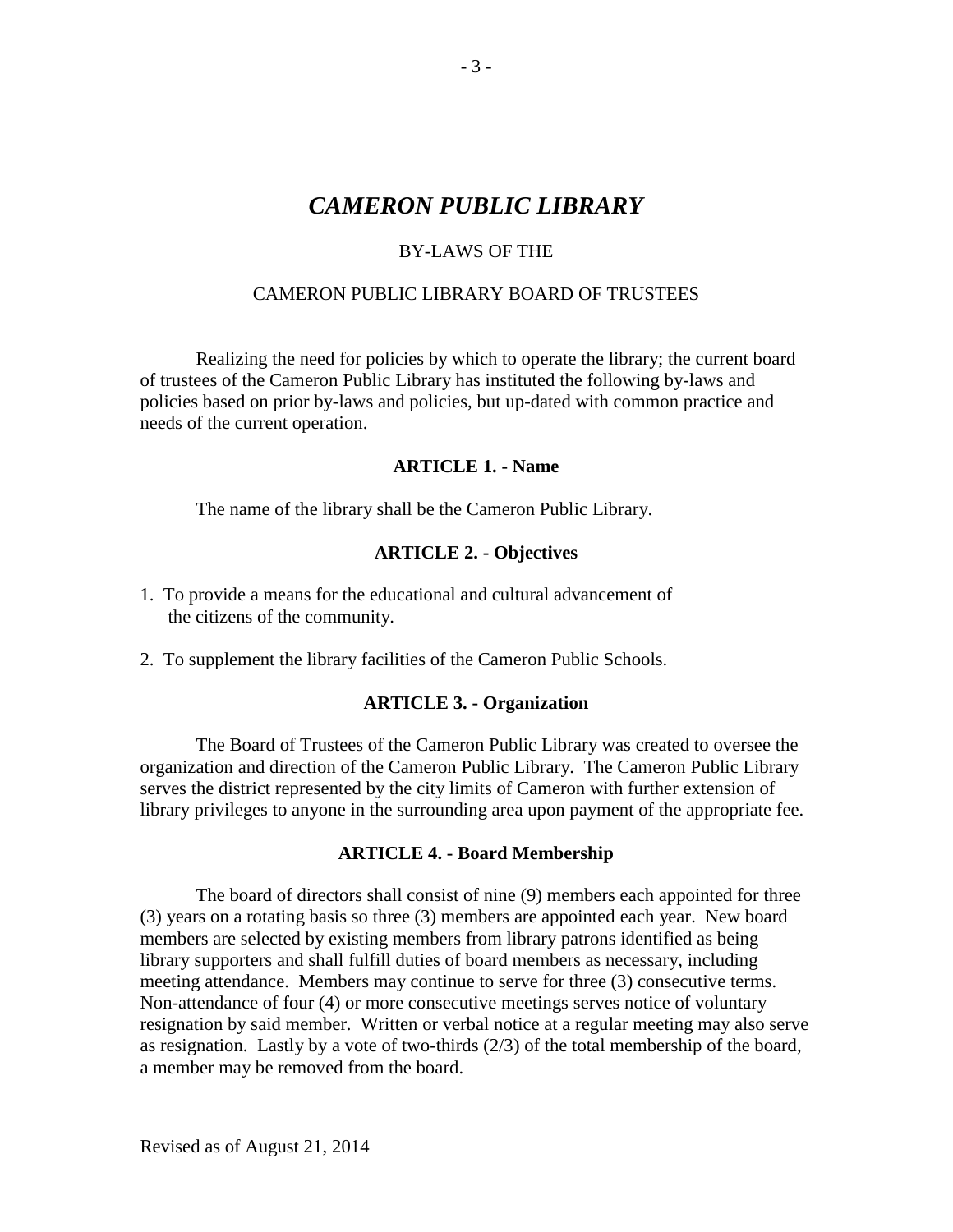Members shall serve without pay for the term of office. Special expenses to members may be reimbursed provided they are reasonable and have been generally approved in advance.

#### **ARTICLE 5. - Officers**

Officers of the board shall be elected yearly by the members. The officers will be president, vice-president, secretary and treasurer. The power to conduct meetings will succeed in that order in the absence of the superior officer. In the event of a permanent or temporary absence of an officer, the acting president may appoint a member to temporarily fill that position. If the office is vacant due to permanent absence of the member, another election for that position must be held at the first meeting at which a quorum is present.

The board president shall schedule special meetings, conduct meetings, and appoint temporary committees. In addition the president should have frequent contact with the head librarian/director to discuss problems which should be brought before the board.

The vice-president shall assume the duties of the president in the absence of the president. In addition he shall communicate with the news media on a monthly basis providing information on board actions, policy changes, and changes in library activities to the media.

The secretary shall take minutes of meetings, be responsible for board correspondence, and provide member notification of the meetings.

The treasurer shall provide a financial report at each meeting and each month review financial transactions taken on behalf of the library.

#### **ARTICLE 6. - Meetings**

Meetings will be scheduled in January, April, June, August and October on the third Thursday of each month at 6:30 P.M. This time may be altered at any prior regular meeting by a vote of the members in attendance or even at the discretion of the acting president for an individual meeting. Special meetings may be requested by the acting president on short notice and the meeting becomes official and may replace the regular meeting of the period should a quorum be in attendance. Meetings should be scheduled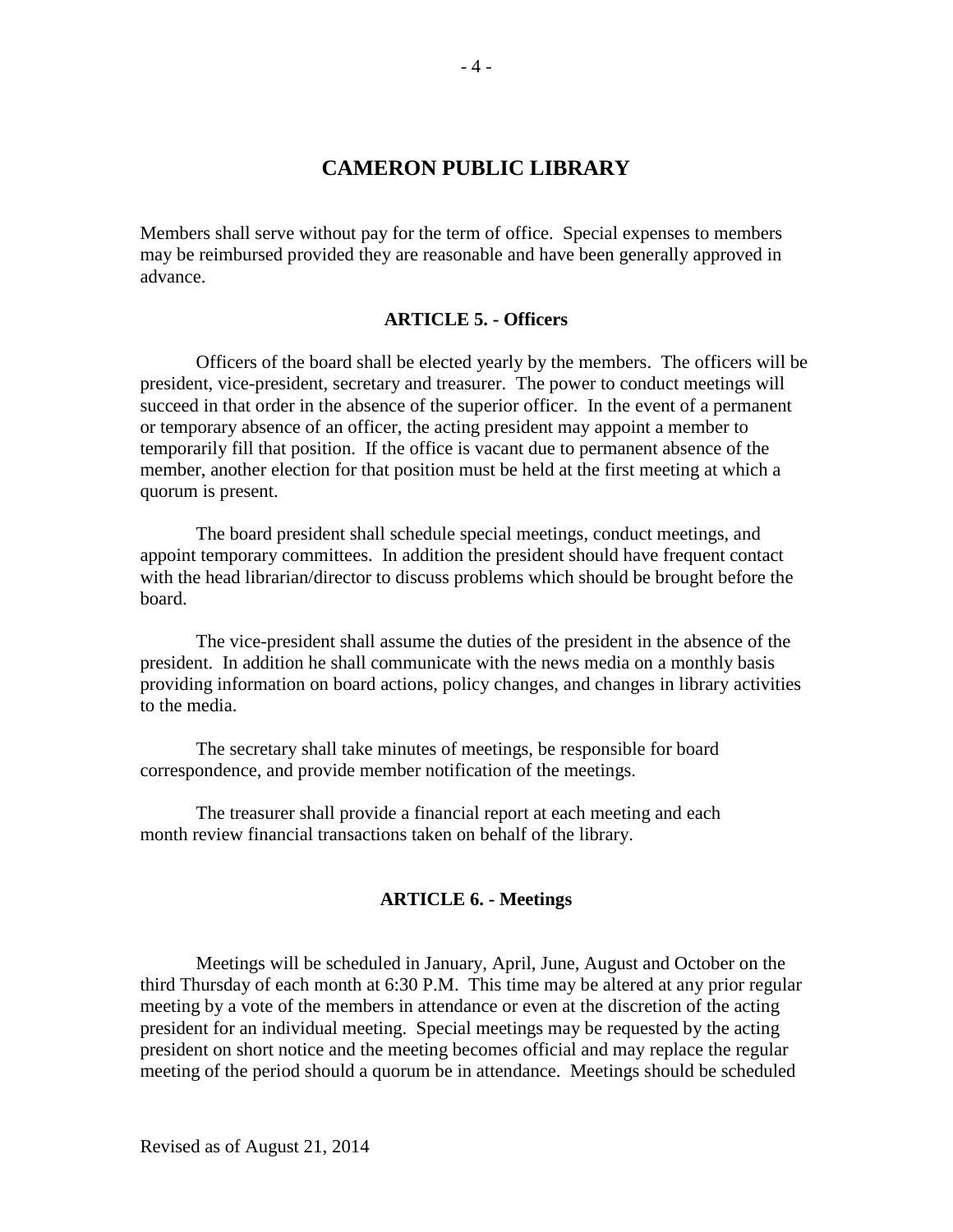sufficiently in advance to give all members at least seven (7) days advance notice of the meeting.

In an emergency the president may take action on the authority of a signature vote of a quorum of board members without prior meeting notice or even having board members come together to a single meeting place. The President must provide to members voting, a written description of the proposed actions and receive a written vote and signature of the voting board member. These records shall be provided to the board secretary and maintained by that secretary in his/her records.

Quorum at meetings shall consist of 1/2 (one-half) of the total board members. Official binding actions of the board shall be only made in response to a quorum vote. This shall include fiscal and legal obligations, creating and staffing standing committees, and changes in by-laws. General actions by the board shall require only a simple majority of those present at the meeting.

### **ARTICLE 7. - Committees**

Members and chairmen of the committees shall be appointed at the discretion of the acting president. These committees shall have a maximum tenure of only three months. Non-board members may be recruited to act as advisors for committees as needed. These advisors shall act without pay or committee vote. Committee chairmen shall report to the board on committee action at each official meeting during committee tenure.

Standing committees are to be created only on the action of a quorum of the board. Likewise the membership of standing committees shall be elected by a quorum board action.

No committee, standing or temporary, shall have power to take action on behalf of the board. Nor shall they take any action previously reserved to those requiring a quorum vote. No committee quorum is defined.

### **ARTICLE 8 - Parliamentary Authority**

All business in board or committee meetings shall be conducted according to "Robert's Rules of Order".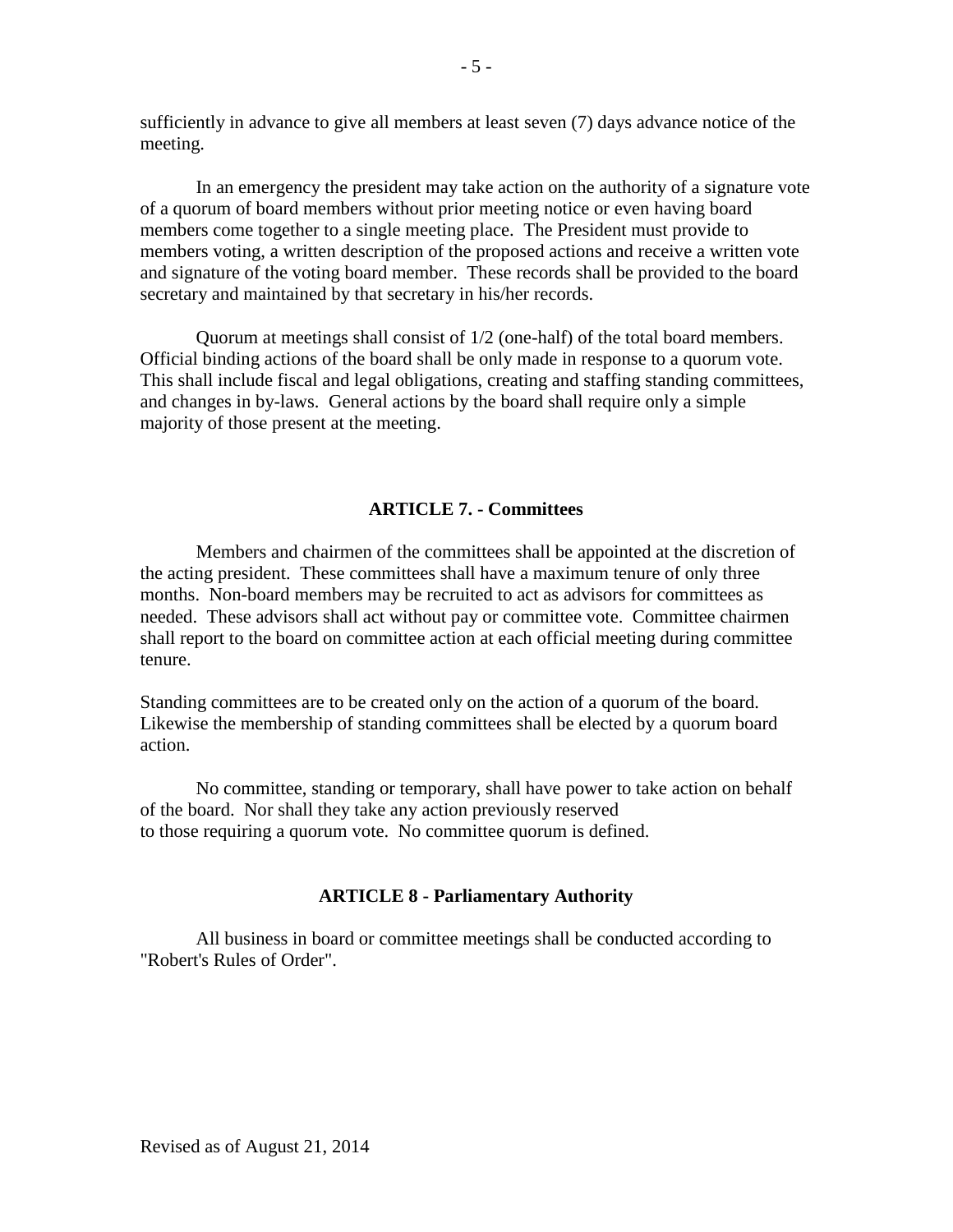### **ARTICLE 9 - By-Law Amendment**

By-law amendment may be done by first proposing the appropriate changes at any official meeting. At the next meeting which is at least 21 days later, those motions passed by a quorum vote shall replace or modify the existing by-laws as designated.

### **STATEMENT OF INTELLECTUAL FREEDOM**

- A. The library has the responsibility of keeping on its shelves a representative selection of books on all subjects of interest to its readers, including books representing differing sides of controversial issues.
- B. The library does not endorse any idea or presentation contained in books and materials made available.
- C. It does believe in the right of each individual to decide for himself what he does or does not wish to read from a variety of offerings - not all may be universally popular.
- D. Responsibility for the reading of children rests with their parents and/or legal guardians. Selection will not be inhibited by the chance that books may inadvertently come into the possession of children.
- E. Members of the library staff will use their best judgment in the selection of materials, using available publications to aid in the selection.
- F. No book or material shall be judged solely on a single passage taken out of context.
- G. Objections to, or criticism of books, or materials in the library shall be presented to the librarian in writing. Printed forms provided by the library are to be completed in full. The complainant must be a registered borrower of the Cameron Public Library.
- H. The Cameron Public Library Board will review the complaint if the librarian has been unable to satisfy the complainant about the item's inclusion in the collection. The person making the complaint will be notified when the library board will meet to consider the item and should attend the meeting. Each item in question will be reviewed one time.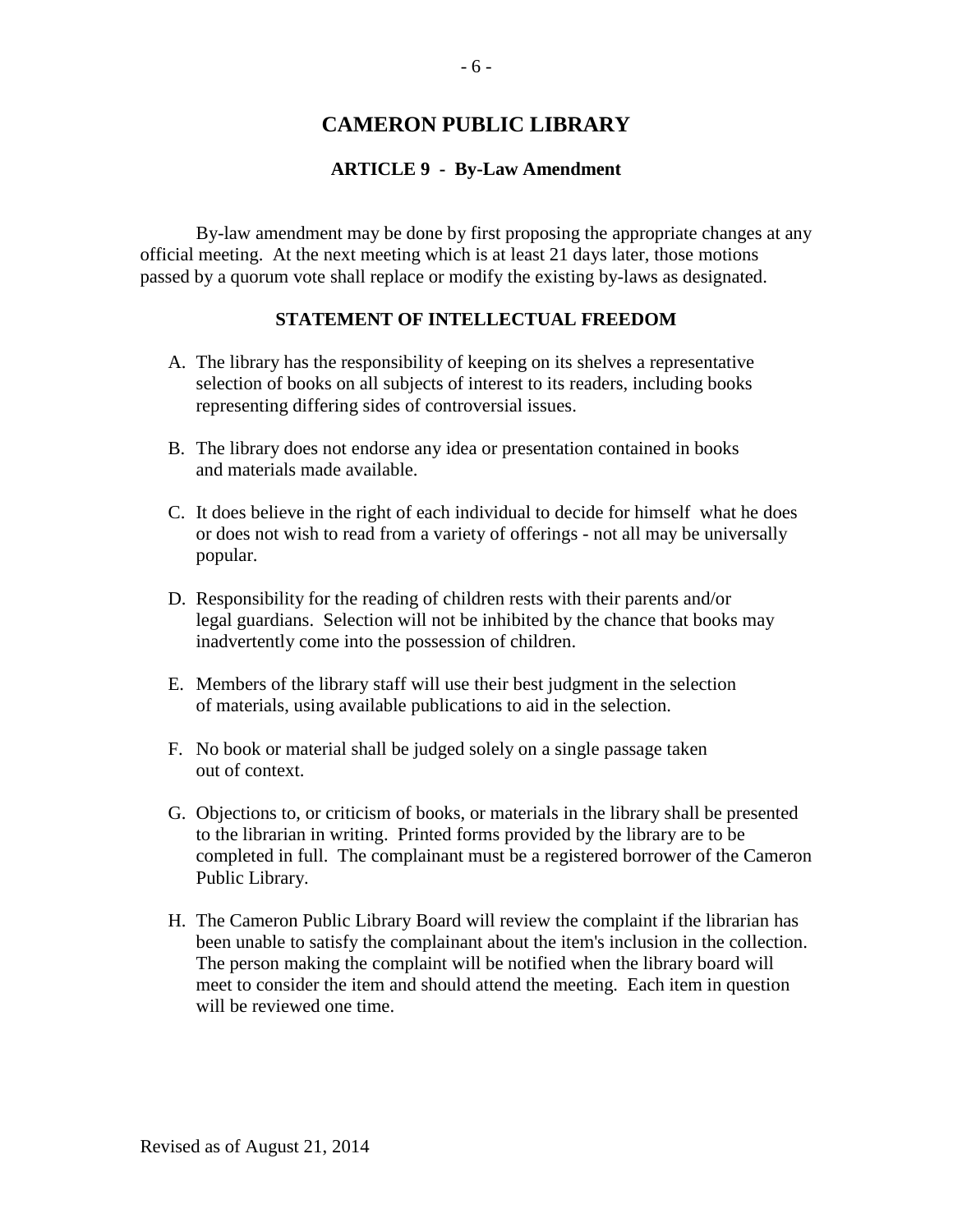#### **GENERAL POLICIES**

#### **MISSION STATEMENT**

The Cameron Public Library will be a reliable resource center for the community providing free and equal access to information, materials, services, and programs; and, an advocate of intellectual freedom. It will acquire, organize and circulate books, non-print materials and services that help educate, enrich, entertain and inform individuals of all ages. It will promote and encourage the maximum use of its services and materials by the greatest number of people in its service area.

In fulfilling this mission the library will emphasize:

- (1) the pre-school child;
- (2) general fiction and non-fiction for non-curriculum related needs and interests,
- (3) information for individuals pursuing a program of non-curriculum related independent learning, current, high-demand, high-interest materials and information will be featured.

### **PRIMARY ROLES OF THE LIBRARY**

- 1. Children's door to learning: The library encourages young children to develop an interest in reading and learning through services for children, and for **parents** and children together.
	- a. Present story hours for preschoolers.
	- b. Organize summer reading programs for school age children.
	- c. Develop a collection of materials to support the programs.
- 2. Popular materials library: The library features current, high demand, high interest materials in a variety of formats for persons of all ages.
	- a. Has a collection of high interest materials.
	- b. Provides popular materials.
	- c. Includes recreational materials in collection.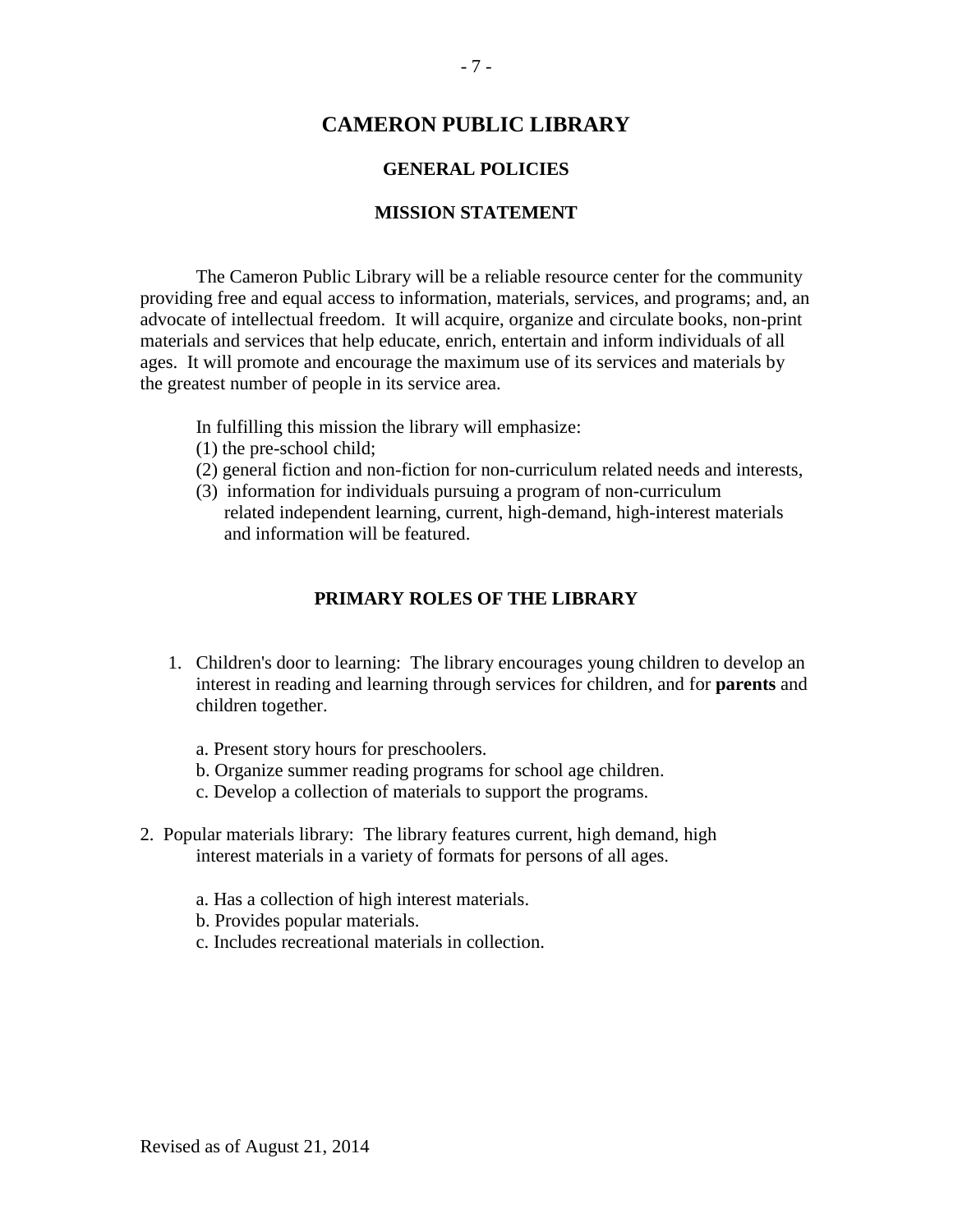- d. Provides audio, video cassettes and compact disks in collection.
- e. Uses merchandising techniques.
- f. Services all age groups.
- g**.** Provides public access computers.
- 3. Independent learning center: The library supports individuals of all ages pursuing a sustained program of learning on an independent basis.
	- a. Serves people of all ages.
	- b. Supports independent learning projects.
	- c. Has a strong non-fiction collection.
	- d. Provides materials in a variety of formats.
	- e. Makes self-help research guides available.
	- f. Provides access to materials through interlibrary loan.
- 4. As supplemental services the library also will offer:
	- a. A local history and genealogy collection.
	- b. Cooperate with other organizations in programming.
	- c. Provide instruction in the use of the library.
	- d. When possible supplement rather than duplicate informational resources available in the community.
	- e. Include indexes to periodical literature in the collection.

### **ORGANIZATIONAL STRUCTURE**

The Cameron Public library is an integral part of the City government. Specific services are provided through the library. The library will continue to develop its collections, staff and facilities to meet American Library Association Standards for public libraries.

### **HOURS OF OPERATION**

The Cameron Public Library is open 41 hours per week. Hours may be changed as becomes necessary.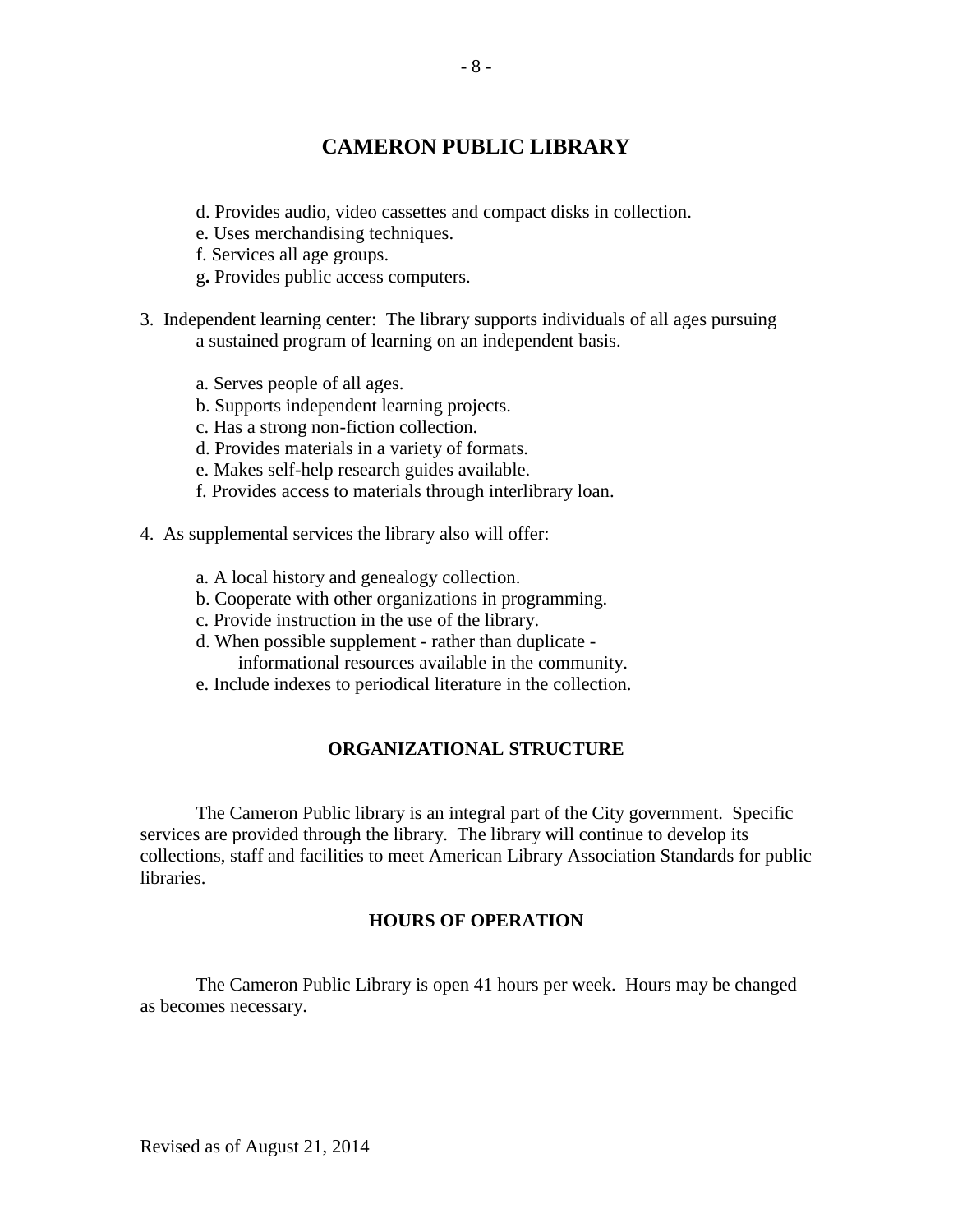#### **COOPERATION WITH OTHER LIBRARIES**

It is the plan of the Cameron Public Library to continue cooperation with other libraries, information services, networks and systems on all bases -- local, state, regional and national.

#### **COOPERATION WITH OTHER AGENCIES**

The Cameron Public Library will work with educational institutions and community agencies to provide more complete service.

### **LIMITS OF SERVICE**

Information service does not include providing information that is judgmental in nature. The librarian will direct the patron to sources of information. Falling into the category of judgmental are requests for advice on medicine, law and consumerism.

### **CONTINUING EDUCATION FOR PERSONNEL**

Continuing education is a necessity for library staff members. This important aspect of growth will be encouraged by allowing attendance at seminars, conferences and workshops, and sponsoring continuing education programs.

#### **CLOSING OF FACILITY**

The Cameron Public Library will be closed for holidays, emergencies, etc. when deemed necessary by the library director. The library board may make recommendations concerning special opening/closing of the library. Notice will be posted.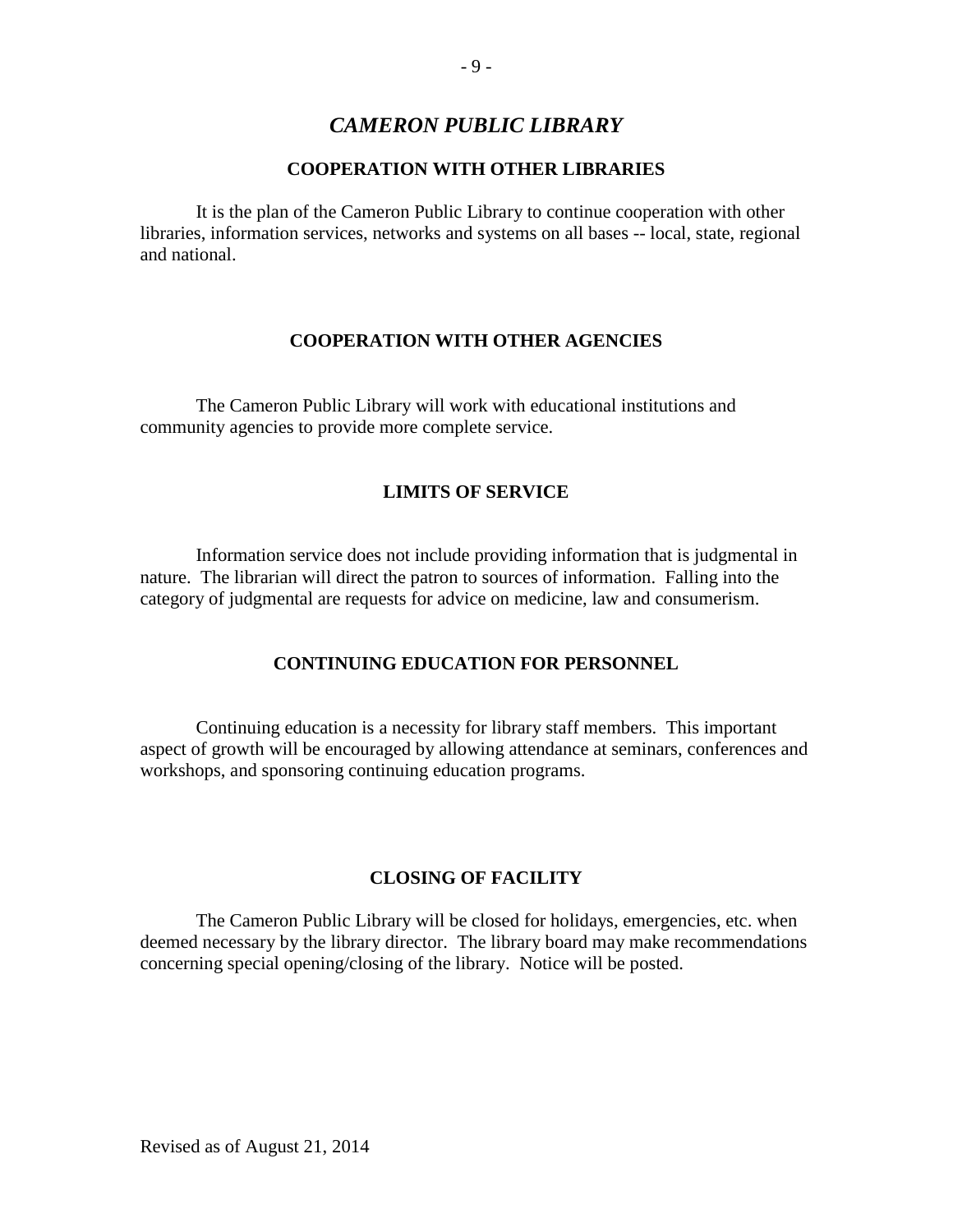### *CHILDREN'S USE OF THE LIBRARY*

Service to children is a major focus of the library's mission. As long as children act responsibly, they may use the library at any time it is open. The library does not have a specific responsibility to care for, or to watch out for children left unattended in its facilities. If an unattended child behaves in a disruptive manner, the child may be warned, and if behavior continues, asked to leave the library. If younger unattended children are left at library closing time, the police will be called.

Parents are responsible for the behavior of their children; teachers are responsible for the conduct of their students while they are in the library for a class visit or tour. If parents and teachers do not discipline children when they are being disruptive, library personnel will assume the responsibility.

The library does not allow loitering. Library personnel reserve the right to ask anyone loitering or otherwise conducting themselves in a suspicious manner in the children's area to leave the library.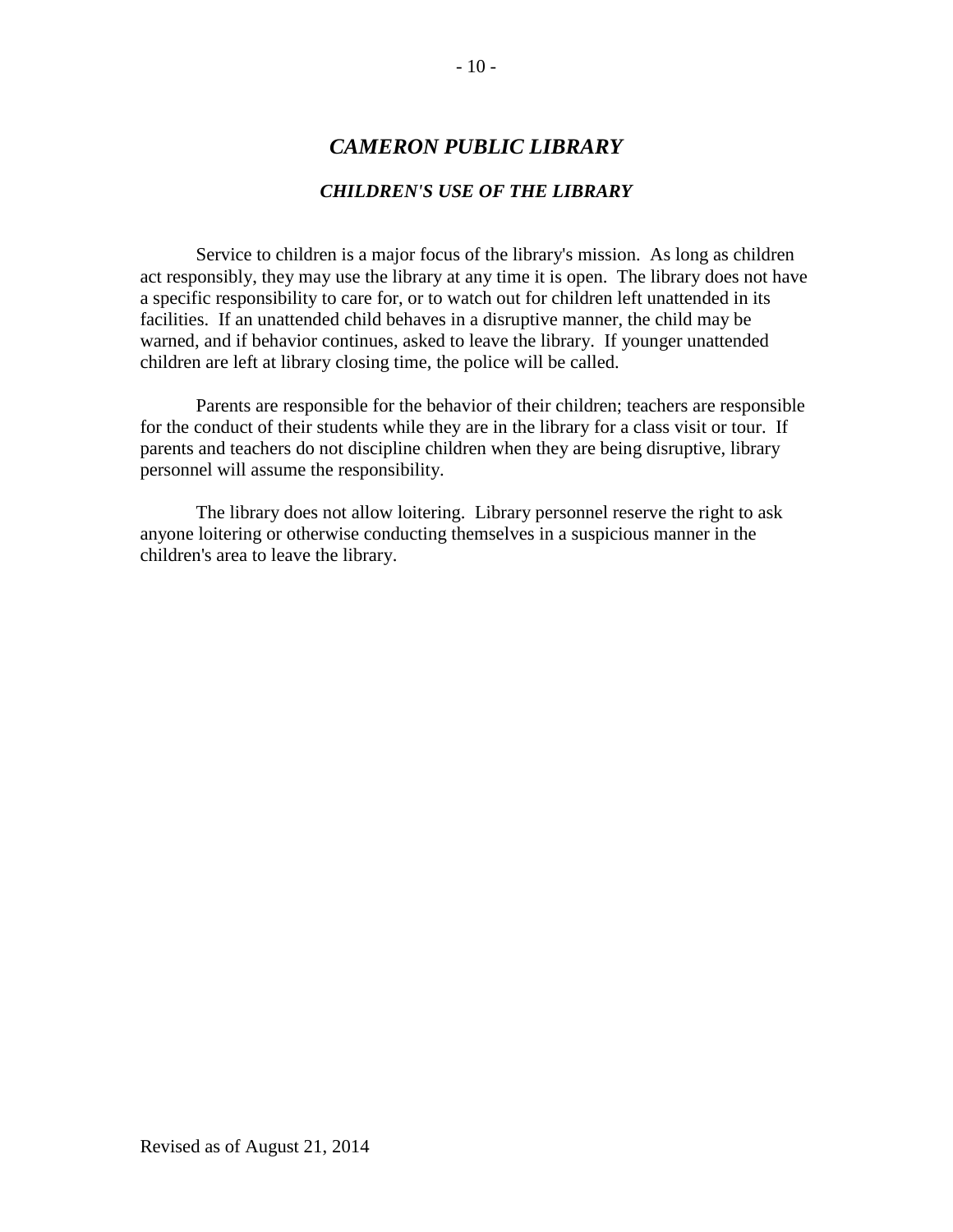#### *RESOLUTION*

**RESOLUTION:** The Cameron Public Library Board unanimously voted to allow the

Missouri State Library to electronically deposit all future State Aid Checks to Cameron

Public Library's bank account. This action being taken at the request of the Missouri

State Library to alleviate problems they are experiencing with paper transfers.

#### *EMERGENCY SITUATIONS*

An emergency situation is defined as any situation in which a patron's actions present an imminent danger to the life or safety of him or others. Such incidents include assault or other crimes of violence, or the threat or attempt to commit such crimes. Any staff member or guard who observes or receives notice of such behavior should call the police immediately and notify the facility supervisor.

#### *THEFT OR ATTEMPTED THEFT*

All library materials must be properly checked out in accordance with established library policy. Intentional concealment of any library materials or any attempt to remove materials intentionally by circumventing established checkout or security procedures is a violation of library policy. Any staff member or guard who observes or receives notice of such behavior should call the police immediately and notify the person in charge of the facility.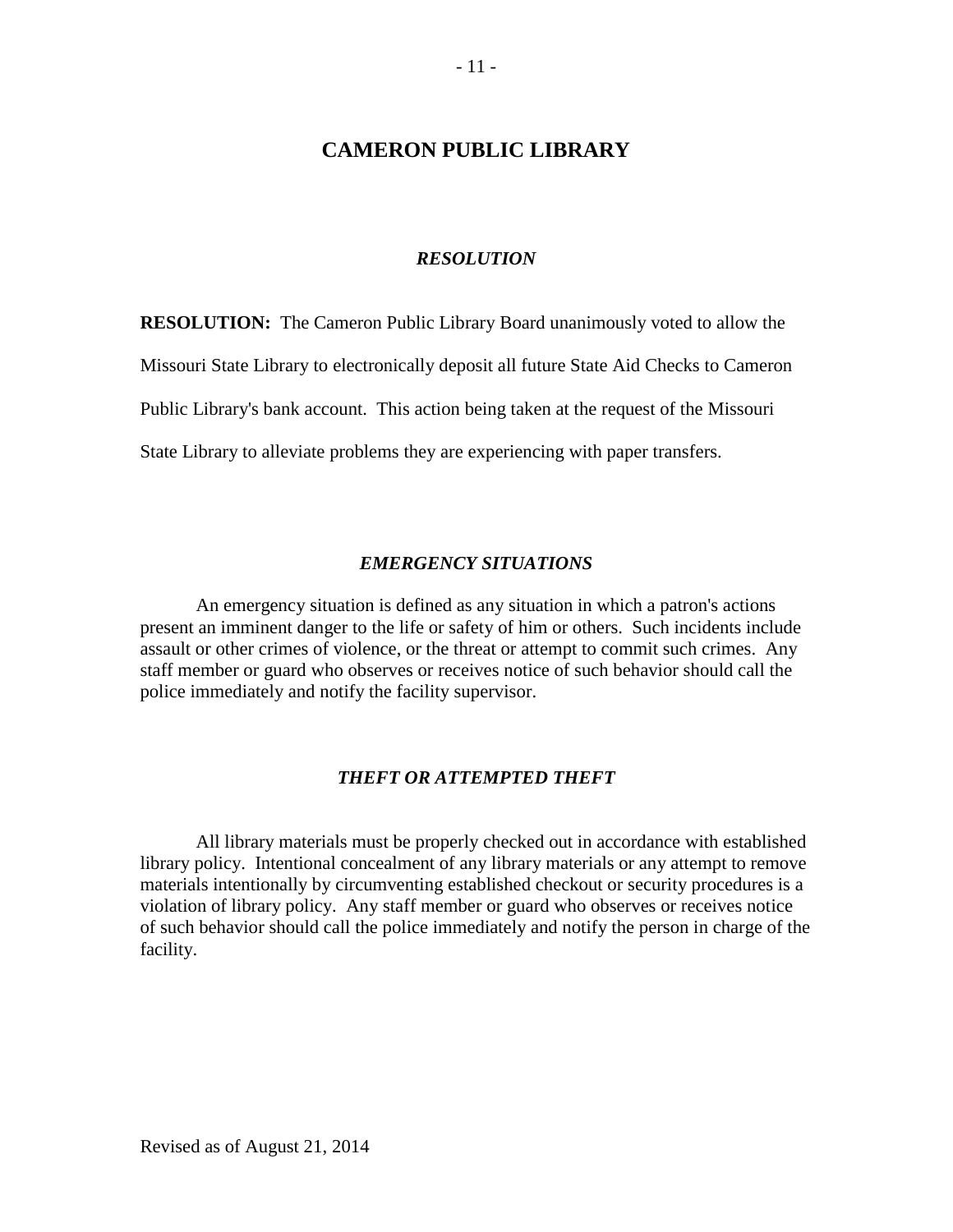### *PATRON SECURITY*

All information contained in the library's files and computer files concerning patron transactions, addresses; telephone numbers are considered confidential information. The library staff cannot give this information to anyone except the person named on the account (library card). If the person is on the telephone, they will be asked for the card number; so staff can determine that it is the card owner and not someone else. Without a card number patron will be told how many books are checked out and when they are due, but not what; we will renew and give patron a new due date. If it is a parent, they can supply a card number; or come in with personal ID; but not otherwise.

Under no circumstances will anyone be told who has a certain book checked out. That is confidential information. Staff will supply information about when the book is expected back in the library.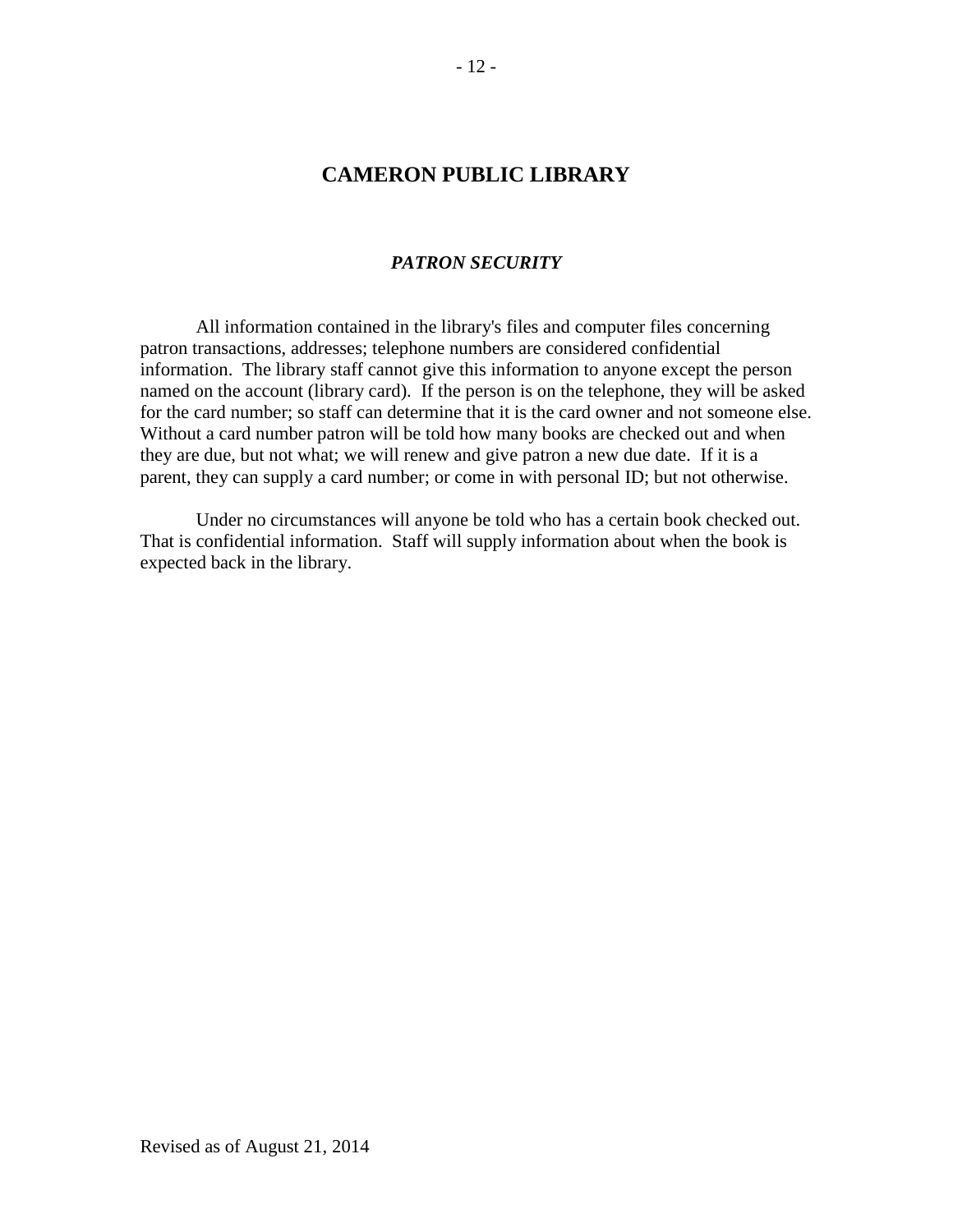## **STORYTIME POLICY**

### **LITTLE ONES**

**1.** CAMERON PUBLIC LIBRARY will offer story time on a day and time determined most suitable for the children by the story time coordinator and library director. The class has space for up to 10 children. We will add additional classes as deemed necessary to accommodate space and best services. Times will be set and advertised before fall classes begin. Class will begin on the week following Labor Day in September and end prior to the last day of school for Cameron R-1 District the following spring.

2. Story time is available for children ages 4-5 (pre-kindergarten). Children who turn 6 during the reading program are eligible to continue the reading program until the start of their kindergarten year.

3. The library reserves the right to request that a child either be accompanied by a responsible adult or withdrawn from story time.

4. If Cameron Schools is cancelled because of inclement weather, etc. (snow days) there will be no story time. Otherwise story time will follow the holiday calendar used by the library.

5. Any special story times or programs will follow the same story time policy.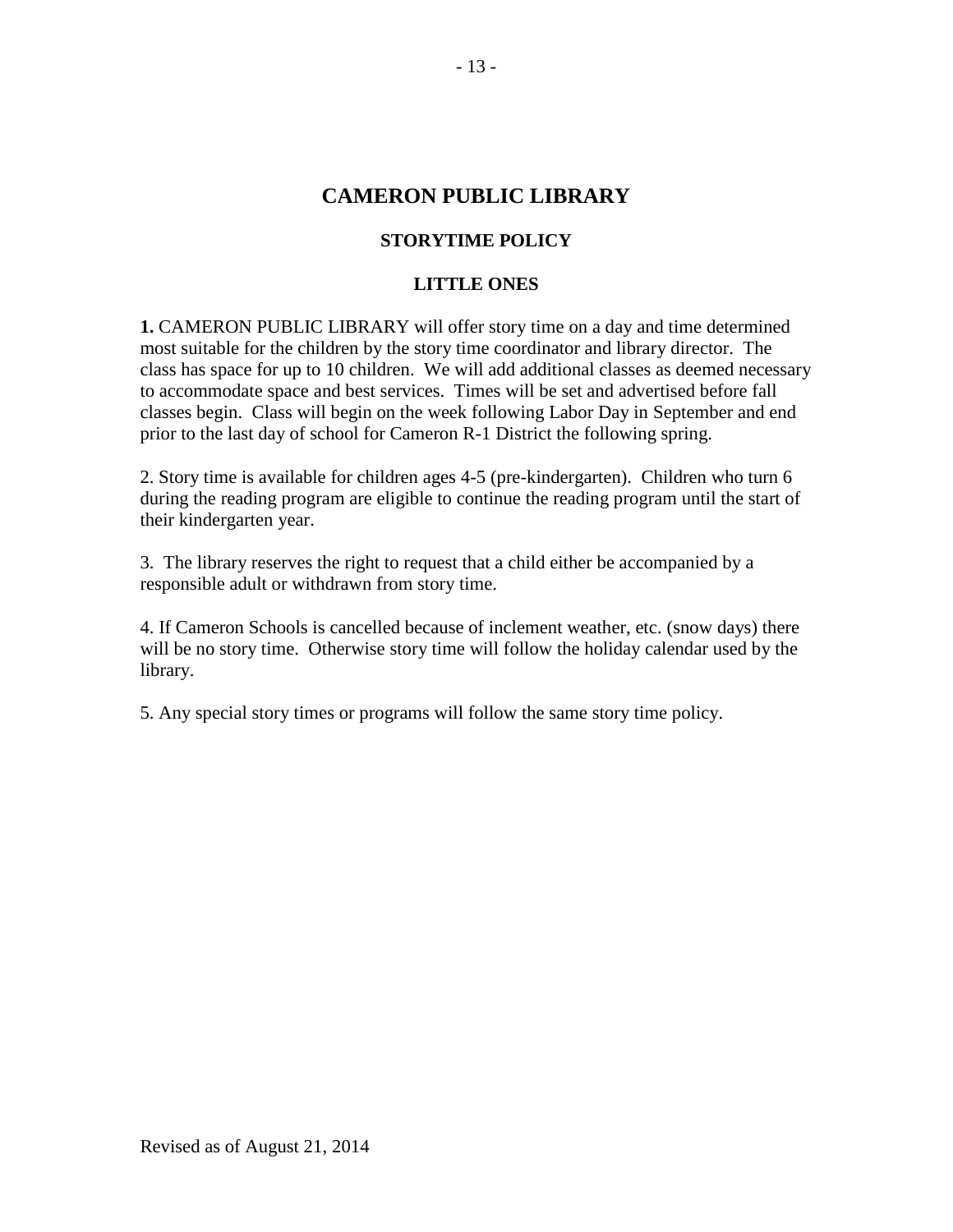## **STORYTIME POLICY**

### **WEE ONES**

1. CAMERON PUBLIC LIBRARY offers story time for 2 -3 year old children on a day and time determined most suitable for the children by the story time coordinator and library director. The class is limited to 10 children.Additional classes will be added as deemed necessary to serve these patrons. Times will be set and advertised before fall classes begin. Class will begin during the week following Labor Day in September and end prior to the last day of school for Cameron R-1 District the following spring.

2. Wee Ones story time is available for children age 2-3. Parents or responsible adult caregiver are required to remain with the child. Children left downstairs in the library will need adult supervision, if under age 10.

3. The library reserves the right to request that a child either be accompanied by a responsible adult or withdrawn from story time.

4. If Cameron Schools is cancelled because of inclement weather, etc. (snow days) there will be no story time. Otherwise story time will follow the holiday calendar used by the library.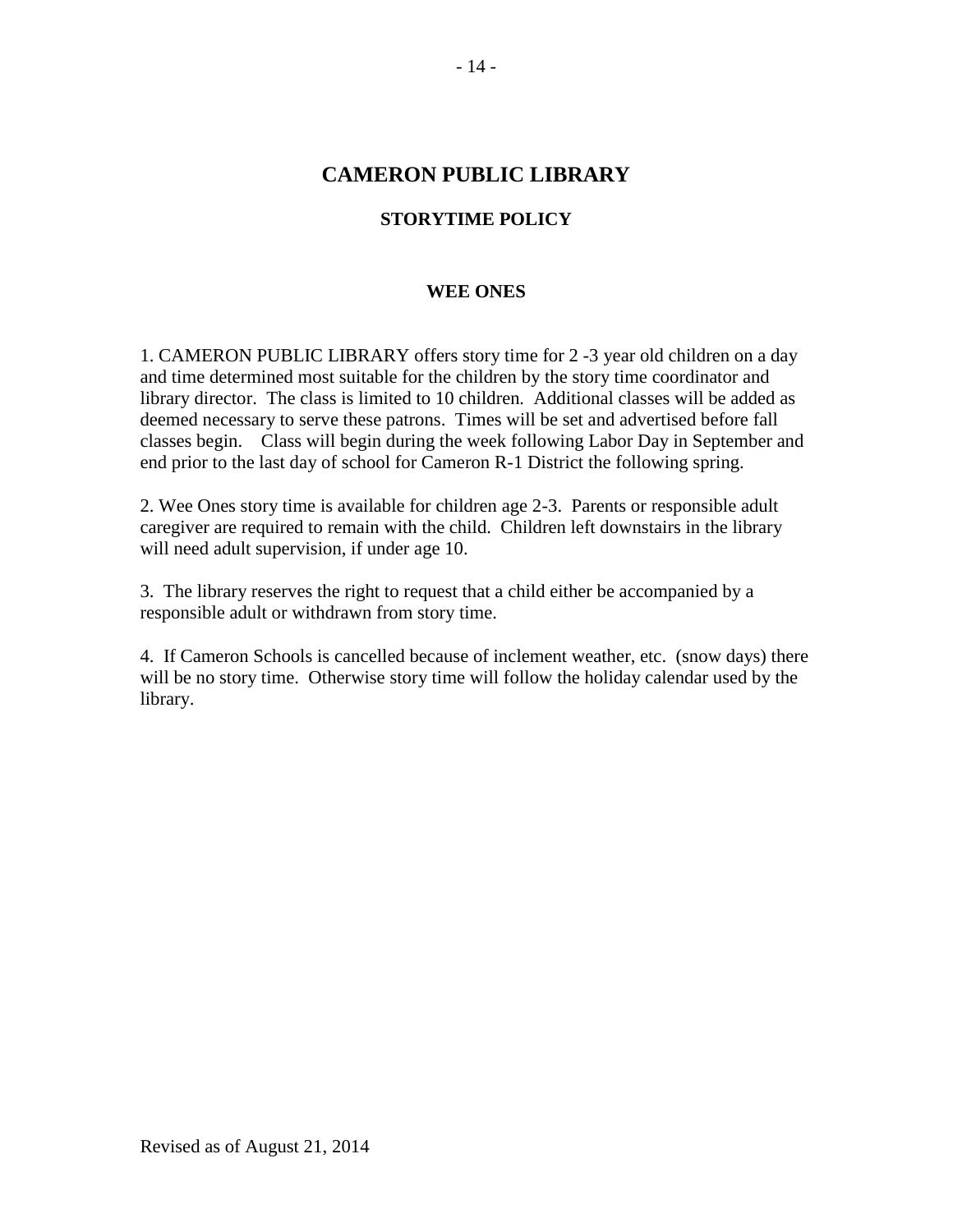### **CIRCULATION POLICY**

### **BORROWER'S CARD REGISTRATION**

- 1. New cards -- Adult (16 years and over) are eligible for a library card if they are a resident of the City of Cameron or a property owner in the City of Cameron. The applicant must present proof of identity (picture ID) and residency or ownership of property and fill out an application card. The most common types of proof are a driver's license, voter's registration, tax receipt, or a utility bill, but other proof is acceptable. Proof must be an official document, personal letters are not acceptable.
- 2. New cards -- Children (16 years and under) signature of parent or legal guardian is required for persons who are 16 years of age or younger. The parent must meet the requirements of an adult card.
- 3. Temporary cards -- A temporary borrower's card is valid for three (3) months and may be obtained by persons temporarily residing in the City of Cameron. (does not include surrounding area). There will be a deposit of \$20.00 (returnable at time of card cancellation) and a limit of two books borrowed at a time. Temporary membership shall include use of the public computers. If books are not returned or fines not paid, deposit will be forfeited.
- 4. Non-residents of the City of Cameron -- Non-residents may borrow materials from the library for a \$25.00 annual fee. Two cards for the household are provided free of charge. Additional family member cards may be purchased for \$2.00 each. Family members must reside at the same residence to use the membership. The card expires one year from the date of issue and is renewal. Picture ID is required when applying for a card; however, Proof of residence is not required.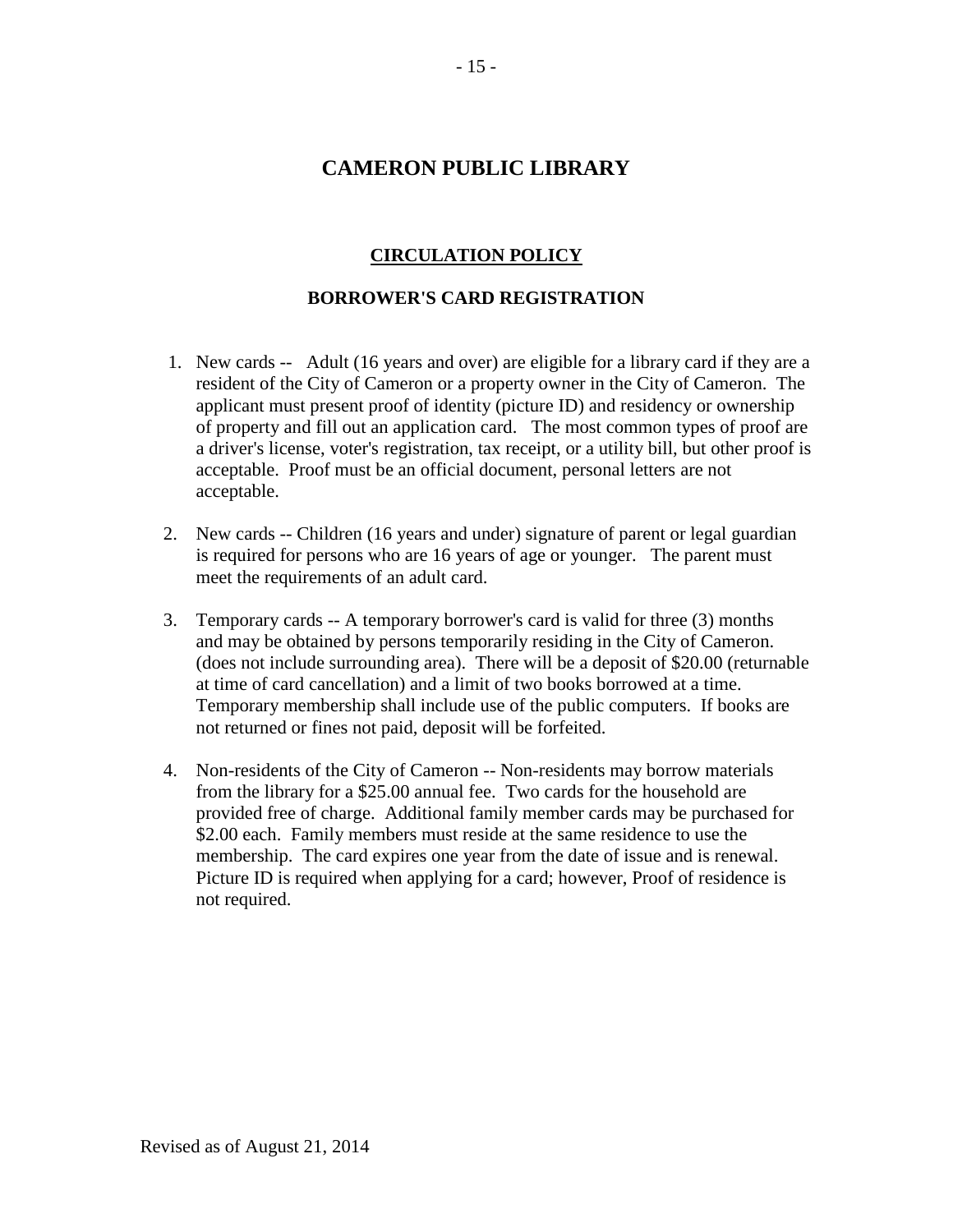- 5. Agency/Business -- An agency or business owning property within the city Limits of Cameron may have a company library card to be used by clients (nursing homes or churches) or employees for business research. A responsible person of the **agency** or business will be the one to apply for the card (the owner or director). This card is not for the personal use of employees, employee's families or other non-resident persons.
- 6. Family Card -- Families with more than one card that continue to have problems with lost books, overdues and fines; may want to choose this card. The library staff can produce a card for each family member (for a cost of \$2.00 each). All cards will have the same number and be shown on a "family" account. This account will allow only 10 books and shall operate by same rules as regular account, but will be held as one (1) account instead of multiple accounts.
- 7. Cameron School Student Card –These cards are offered to Cameron school students both in and outside the library district (Cameron city limits) free of charge. To apply the student must bring a photo ID (driver's license – if not applicable, the parent will need to come with their ID) AND their Cameron school ID, lunch ticket or something that shows they are a student that year. The card will be valid until September 1 after the current school year. At that time they can renew the card for another year by showing us their current school ID. When they graduate the card will no longer be valid. This is available for all Cameron School students  $K - 12$ . All other library policies apply.
- 8. When a household has one or more cards with overdue books, fines etc. totaling \$25.00 or more; library use by all members of the household shall be suspended until such time as the charges on all cards in the household have been paid. No application for new cards to other members of the same household will be accepted until charges against other cards have been cleared. Use of another person's card to avoid payment of fines, lost books or non-resident membership is not an acceptable practice. This rule applies to all types of cards, whether temporary, individual, business or family.
- 9. No person may have more than one card in his/her name.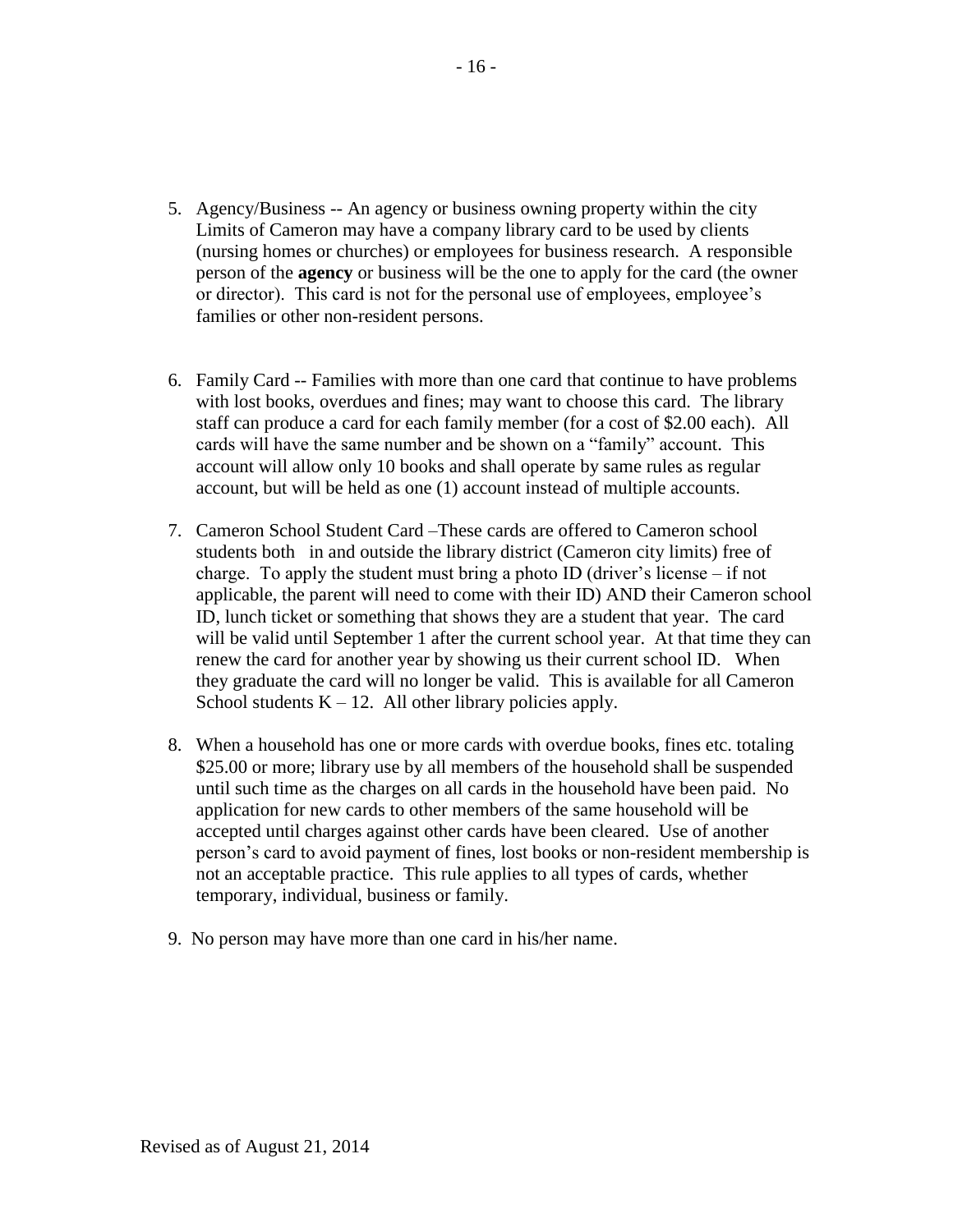Cameron Public Library will issue to each card holder, a laminated ID card, to be used by the card holder only, and take the patron's picture. The ID card must be shown each time the card holder checks out items from the library. If patron has misplaced or forgotten his/her library card, and we have a picture on file at the library, they are able to check out books as always. They also can temporarily use a photo ID or driver's license. We will encourage them to get a replacement card as soon as possible. Residents will be allowed a free replacement card and non-residents will be asked to pay a \$2.00 replacement fee.

Each household is allowed 2 library cards. Additional cards will be available for \$2.00 each to other members of the same household. Lost or stolen cards should be reported to the library immediately, so they can be canceled or replaced. Cards should be used by the card holder only, (exception being members of the same household). Allowing nonhousehold members to use the card; may result in cancellation of the card.

Patrons will receive their card number that same day they apply. There will be a limit of 3 items checked out at one time for up to 30 days to allow us to verify the patron address information. Following the 30 day probationary period, the standard account parameters will apply.

The librarian may deny service to any person for failure to return borrowed items, for refusal to pay fines, for destruction of library property, or for objectionable conduct in the library. In any of these cases, the librarian's decision will be final unless the Library Board, in reviewing a case, reverses the decision.

### **CIRCULATION OF MATERIALS**

There is a limit of a total of ten (10) items per card, if the member is in good standing. There is a limit of two (2) videos (VHS or DVD) per card. Books, magazines, audios and videos circulate for two (2) weeks.

Renewal of any item is allowed if there are no reserves on the materials. Materials may be renewed online or by telephone. All renewals are limited to one time.

Patrons requesting information about status of card must have the card with them or if requesting by phone must furnish the card number. Personal information contained on the patron's account will not be given to anyone other than the card holder. Information by telephone will be only number of books checked out, date due and we will renew them. Patrons with minor children must comply with this rule for their children's card(s). The parent may obtain information about a minor child's card (because they are legally responsible); but only if they request in person and have the child's library card in their possession.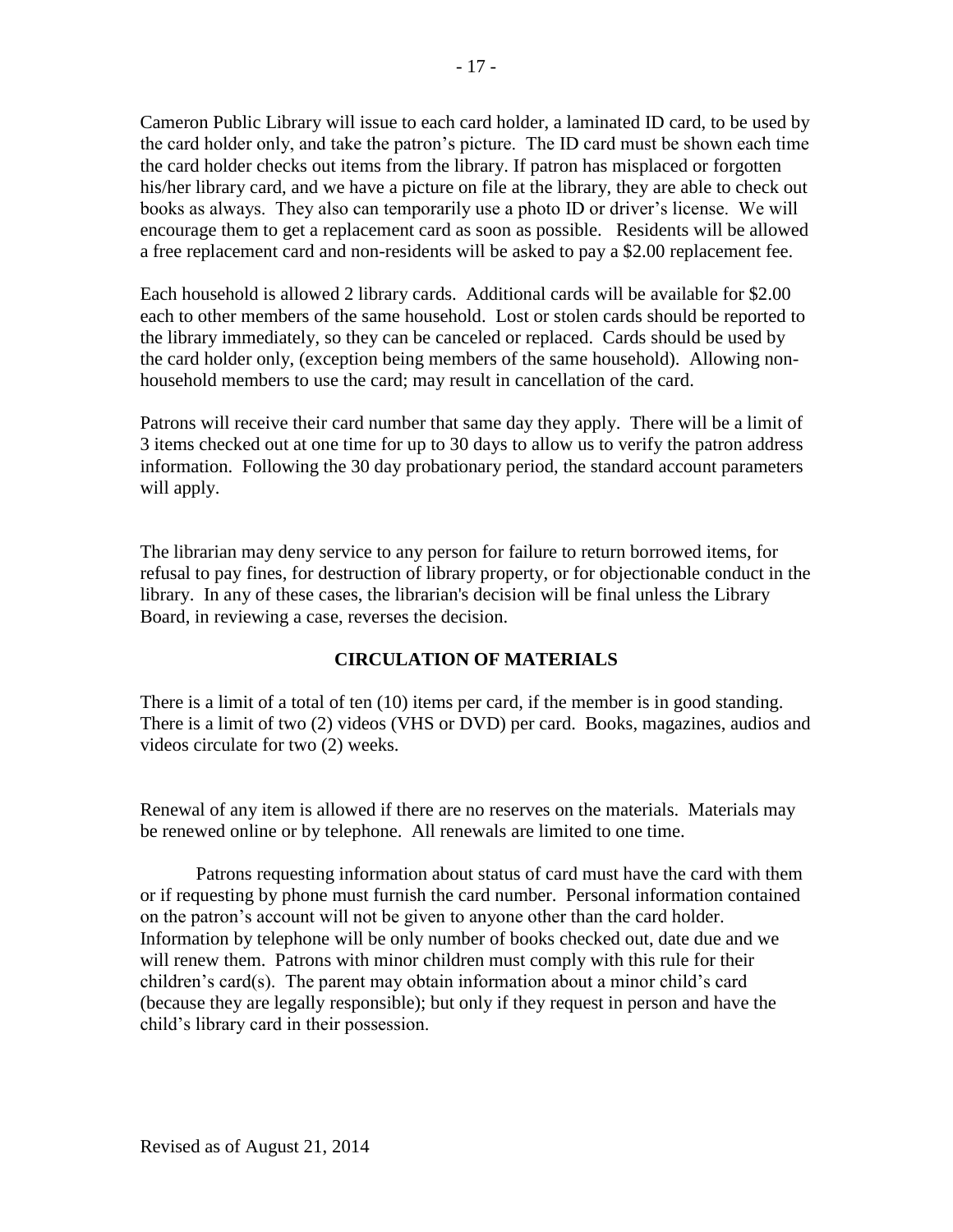Inter-library loans are available through the Cameron Public Library. To request books or materials from another library, borrower must be a registered member of the Cameron Public Library and in good standing. Member is also responsible for paying any charges made by the lending library. Materials are returnable to library as designated by the individual lending libraries. There is a limit of five (5) items per month per patron.

#### **FINES/OVERDUE CHARGES**

Materials become overdue at the opening of the library the day following the due date on the book, a fine of \$.05 per item per day is charged on all materials. There is a two day grace period for returning the book without a fine. IF the book is not returned during that period, the fine will accrue and beginning fine will be \$.15. Maximum fine is \$5.00 per item. The library will have an amnesty day, once a month where patrons can return the books and have their fines waived. Currently this day is the third Wednesday of each month. Books returned from the Tuesday evening after 5:00 until Thursday morning, before 9:00 am will receive the amnesty benefit. Notification letters will be sent out to patrons with outstanding fines one week prior to notify and encourage patrons to return their outstanding books at that time.

#### **DAMAGED OR LOST MATERIALS**

A patron may be required to pay the replacement cost of materials which they had checked out under their library card and that are identified as lost or damaged beyond repair (excepting normal use). Charges will be based on current book price and all replacement expenses. Reference source for costs will be price listed on computer, plus \$5.00 for processing. Any out of print adult item will be \$15.00 plus \$5.00 for processing and out of print child items will be \$10.00 plus \$5.00 for processing.

Anyone violating the regulations of the library may, at the discretion of the library staff, be asked to leave the premises and forfeit their library card.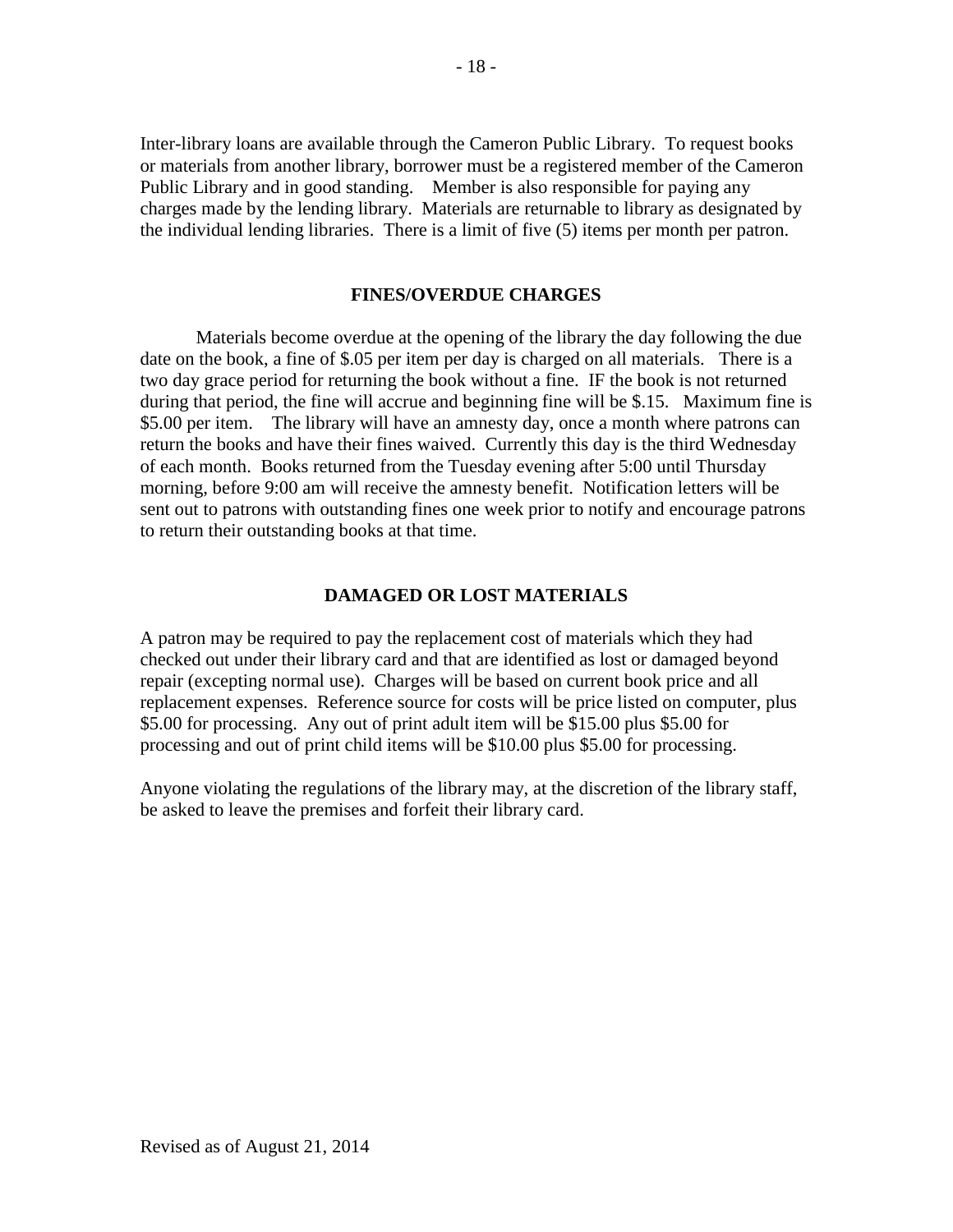### **A.V. EQUIPMENT REQUEST**

| NAME: NAME:         |  |
|---------------------|--|
|                     |  |
|                     |  |
| PATRON CARD NUMBER: |  |
|                     |  |
| DATE REQUESTED:     |  |
|                     |  |

I hereby acknowledge the provision of the Cameron Public Library's policy regarding the use of audio visual equipment and hereby accept responsibility for any and all damages to the equipment which may result from its use.

Applicant Signature

\_\_\_\_\_\_\_\_\_\_\_\_\_\_\_\_\_\_\_\_\_\_\_\_\_\_\_\_\_\_\_\_\_\_\_\_\_\_\_

 $$2.00$  fee \_\_\_\_\_\_\_\_\_\_\_\_\_Deposit received Deposit refunded

Revised as of August 21, 2014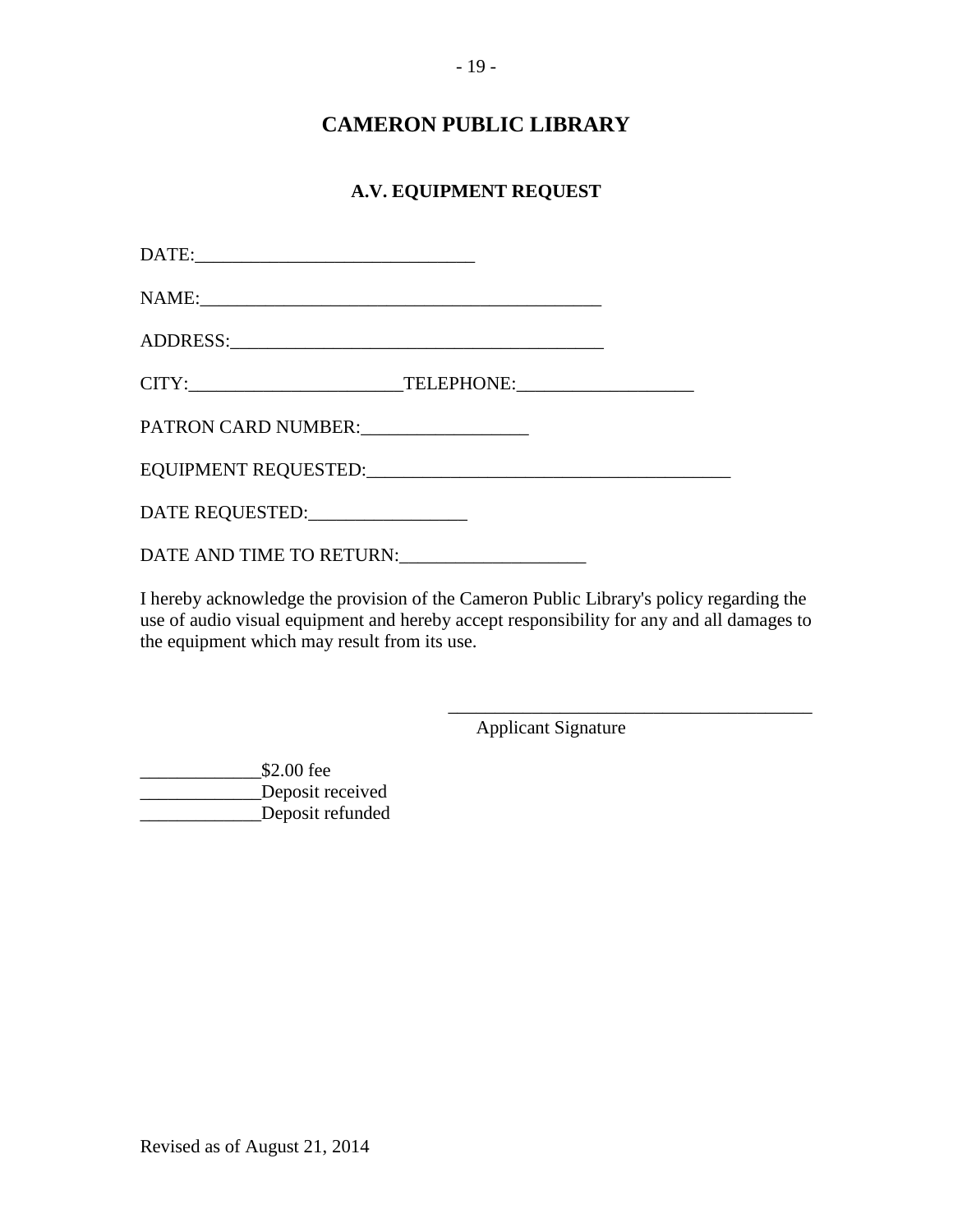### **VIDEO/AUDIO GENERAL POLICY**

- 1. By law, these audio and video recordings may NOT be duplicated in part or completely.
- 2. By law, these audio and video recordings may NOT be used for commercial or theatrical distribution and cannot be broadcast or cablecast.
- 3. By law, these audio and video recordings may NOT be shown in a public place unless in accordance with a purchased umbrella license. According to copyright law, a public performance is one that takes place outside the home or where a substantial number of persons outside the normal circle of family and its social acquaintances is gathered.
- 4. The borrower, whether a library or a patron, is responsible whenever a producer or distributor brings about legal action for copyright infringement.
- 5. The borrower, whether a library or a patron, takes responsibility for the care of any audio and video recording borrowed and for determining the appropriate audiences for the content.
- 6. Cameron Public Library is NOT responsible for damage caused to a borrower's equipment by playing the audio and video recording.
- 7. The Cameron Public Library is not responsible for any changes made in the content of the audio and video recording (such as inserted graffiti).
- 8. The borrower is responsible for damaged audio and video recording, (whether broken, magnetized, recorded over, etc.), if permanently damaged the audio or video recording must be paid for in accordance with rule "Damaged or Lost Materials" in this policy.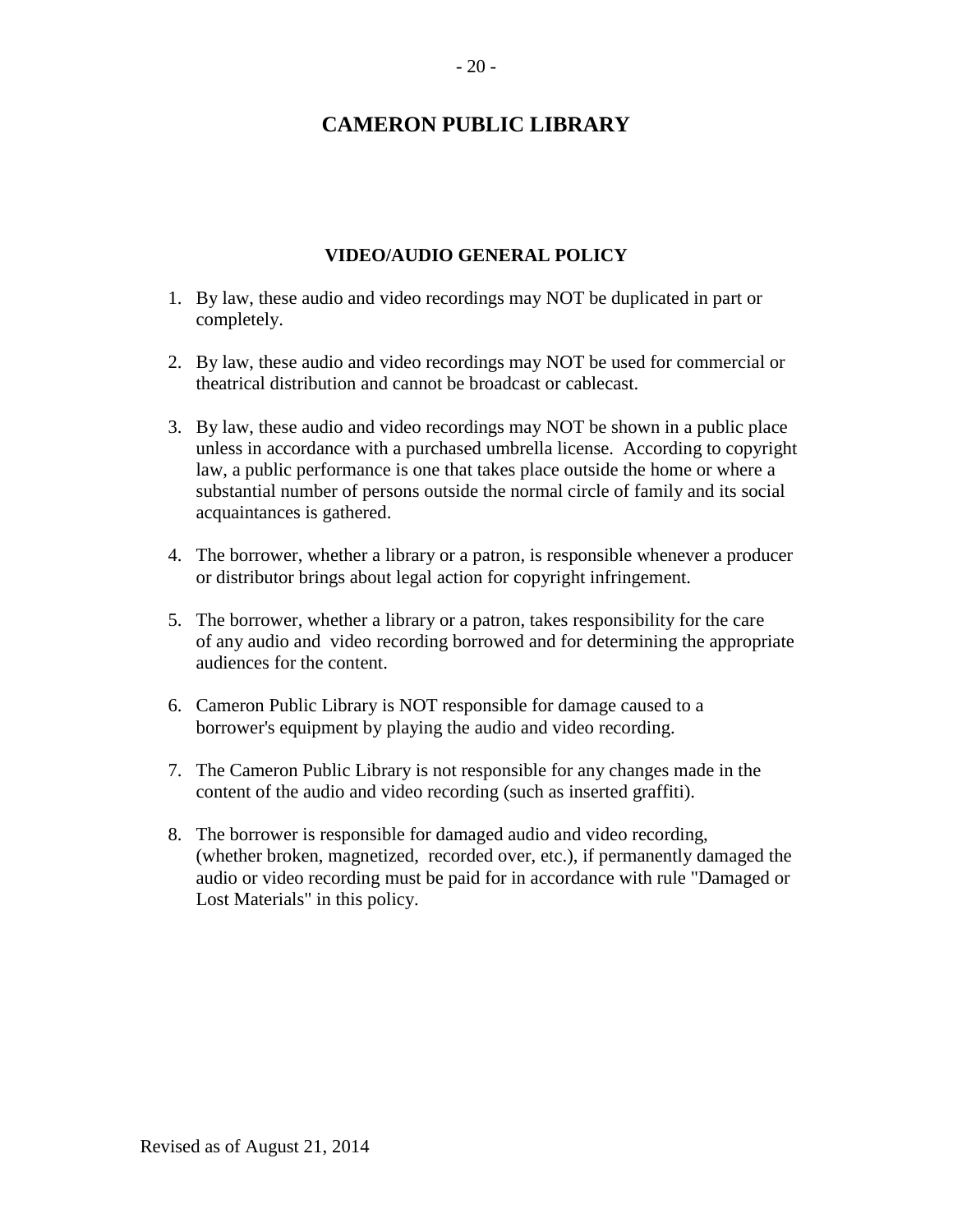### **GIFT POLICY**

Due to the size, nature, and staffing of the Cameron Public Library, the Library should not, and cannot, act as a museum or research facility. The library does accept gifts of books, pamphlets, periodicals, and other materials with the understanding that they will be added to the library collection when and if needed; and if not needed will be added to the Friends of the Library sale.

- 1. Cameron Public Library Board shall have the right to accept or refuse all donations to the library. The library director would accept books, periodicals, recordings, etc. The library board would evaluate more special or unusual items (furnishings, paintings and personal collections.)
- 2. Materials received will become the property of the Cameron Public Library.
- 3. All books and materials are accepted with the understanding that the library reserves the right to make such disposition as is fitting of duplicates and titles not needed by the library.
- 4. It is the policy of the library not to accept special collections on the condition that they be kept together as a separate physical entity. Material will be accepted only with the understanding that it may be integrated into the general collection.
- 5. When the library receives a cash gift for the purchase of materials, selection will be based primarily on the needs of the library
- 6. Donors wishing a receipt for donated items are to prepare their own lists. No estimate of value or record of items will be furnished by the library. A donor of a rare item or one of unusual value should employ an appraiser for tax purposes.
- 7. The library reserves the right to decide the conditions of display, housing and access to the materials.
- 8. When gift materials are deemed no longer useful, the library will dispose of them on the same basis it disposes of other materials.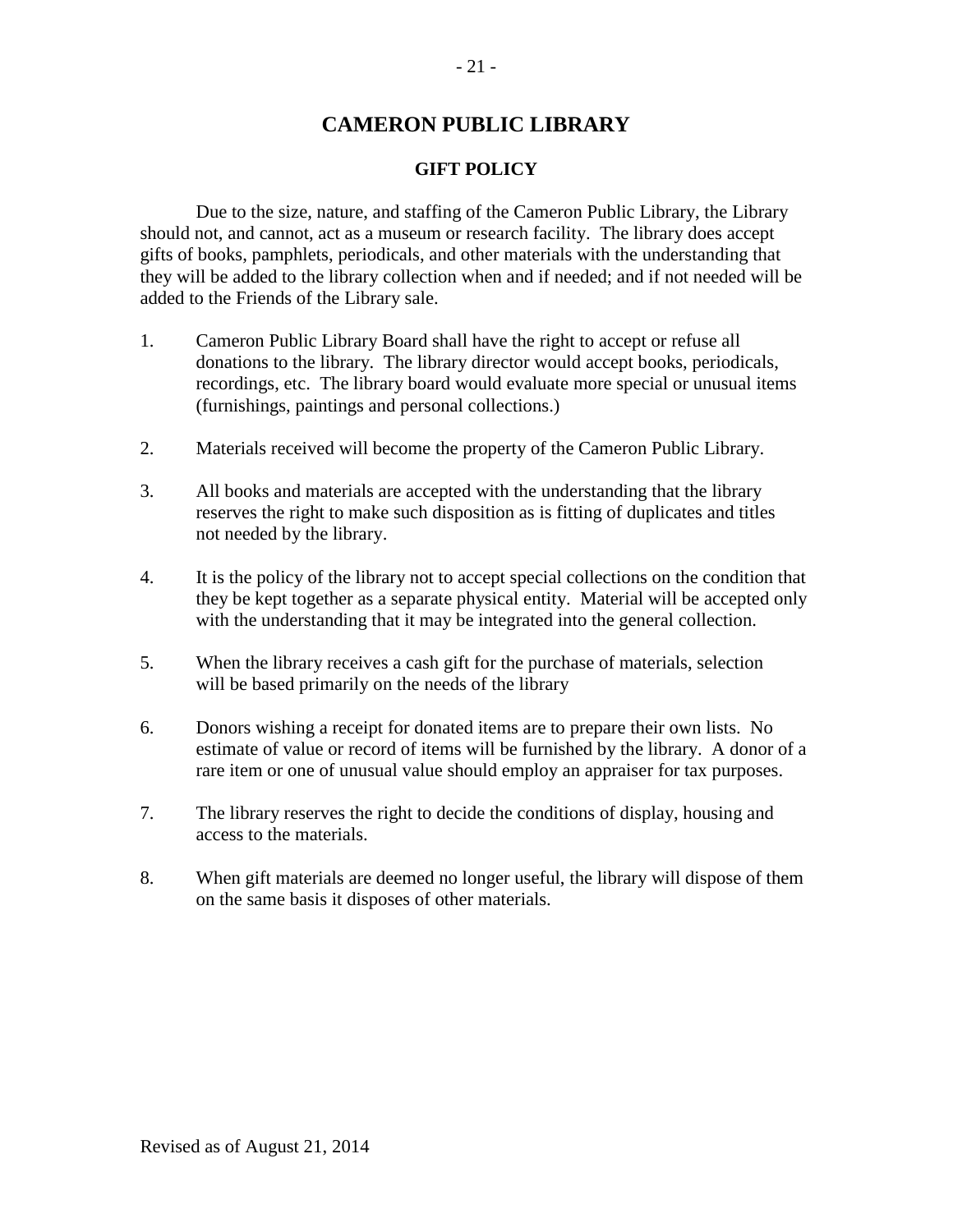### **GIFT RECEIPT FORM**

Gifts of materials are accepted by the library with the understanding that they may or may not be added to the Library's collection. The decision to include gift materials will be based on the following considerations: The material meets the Library's standards for material selection; the physical condition is satisfactory; and the library needs the title, or added copies of the title.

Please understand that the library cannot make a dollar evaluation of gifts. If you need a list of titles given, it should be made before donation of the materials and the list will be certified at the time of donation.

A bookplate giving your name as donor can be placed in each book selected. Bookplates are not used for magazines. Please indicate your preference.

> \_Bookplate (sign name below as you would like it to appear)

\_\_\_\_\_\_\_\_\_No bookplate

\_\_\_\_\_\_\_\_\_\_\_\_\_\_\_\_\_\_\_\_\_\_\_\_\_\_\_\_\_\_\_\_\_\_\_\_\_\_\_\_\_\_\_\_

\_\_\_\_\_\_\_\_\_\_\_\_\_\_\_\_\_\_\_\_\_\_\_\_\_\_\_\_\_\_\_\_\_\_\_\_\_\_\_\_\_\_\_\_

\_\_\_\_\_\_\_\_\_\_\_\_\_\_\_\_\_\_\_\_\_\_\_\_\_\_\_\_\_\_\_\_\_\_\_\_\_\_\_\_\_\_\_\_

\_\_\_\_\_\_\_\_\_\_\_\_\_\_\_\_\_\_\_\_\_\_\_\_\_\_\_\_\_\_\_\_\_\_\_\_\_\_\_\_\_\_\_\_

Name

Address

City, State, zip code

Telephone

Library Staff received Date Signature & Date

\_\_\_\_\_\_\_\_\_\_\_\_\_\_\_\_\_\_\_\_\_\_\_\_\_\_\_\_\_\_

Revised as of August 21, 2014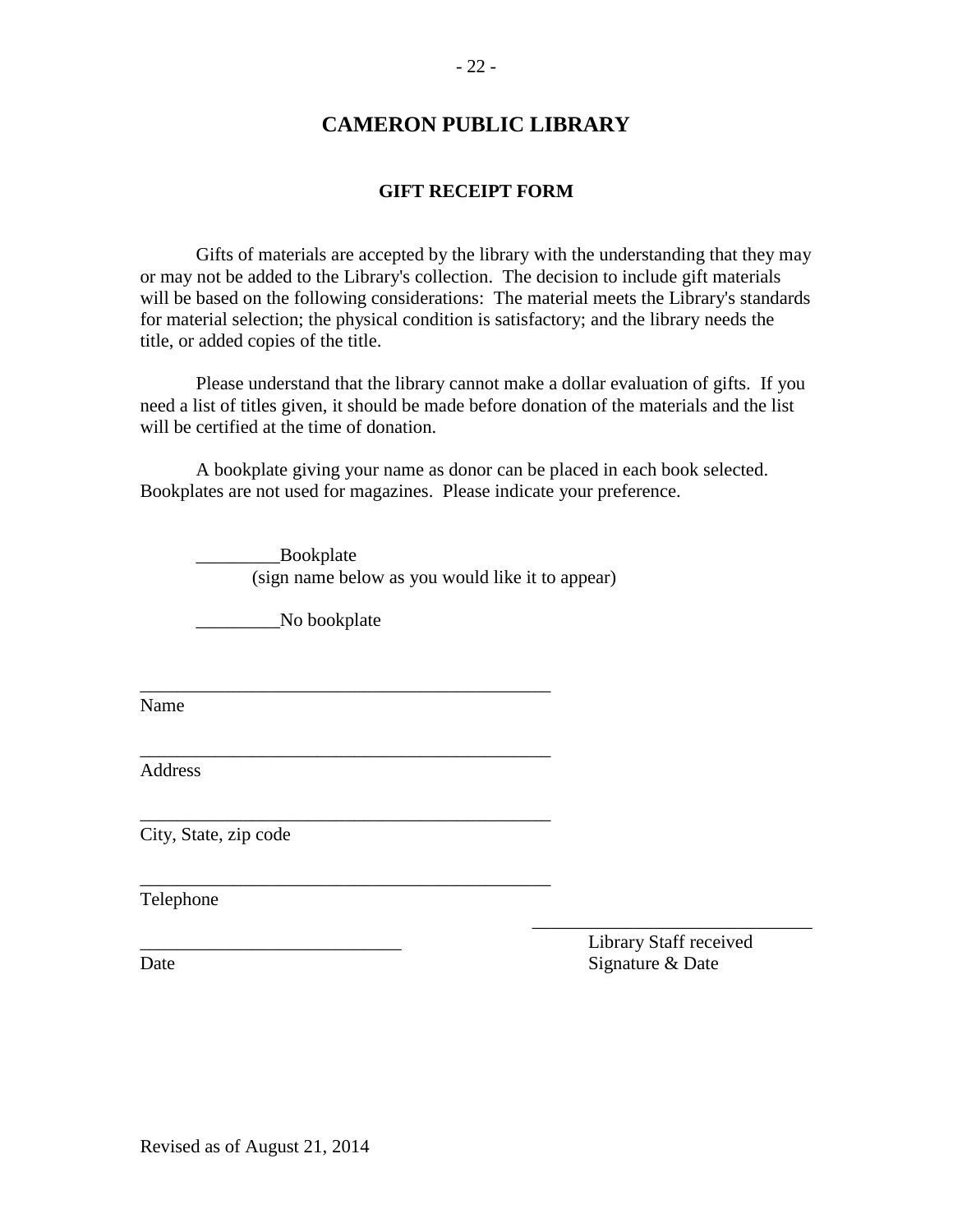### **MATERIALS SELECTION POLICY**

### **PURPOSE**

1. To guide the staff in the selection of materials.

2. To inform the public about selection principles.

### **RESPONSIBILITY FOR SELECTION**

The staff of the library will be responsible for material selection, using their knowledge of the collection, the needs of the community, and their critical judgment of the materials available.

### **CRITERIA FOR SELECTION**

- 1. Acquisitions are considered in terms of the following standards:
	- a. Contemporary significance or permanent value.
	- b. Accuracy.
	- c. Authority of author in the field.
	- d. Relation of the work to the existing collection.
	- e. Price, format.
- 2. Evaluation of works of information and opinion:
	- a. Authority of the author.
	- b. Comprehensiveness and depth of treatment.
	- c. Objectivity of approach.
	- d. Accuracy of information.
	- e. Clarity and logic of presentation.
	- f. Represents varying points of view.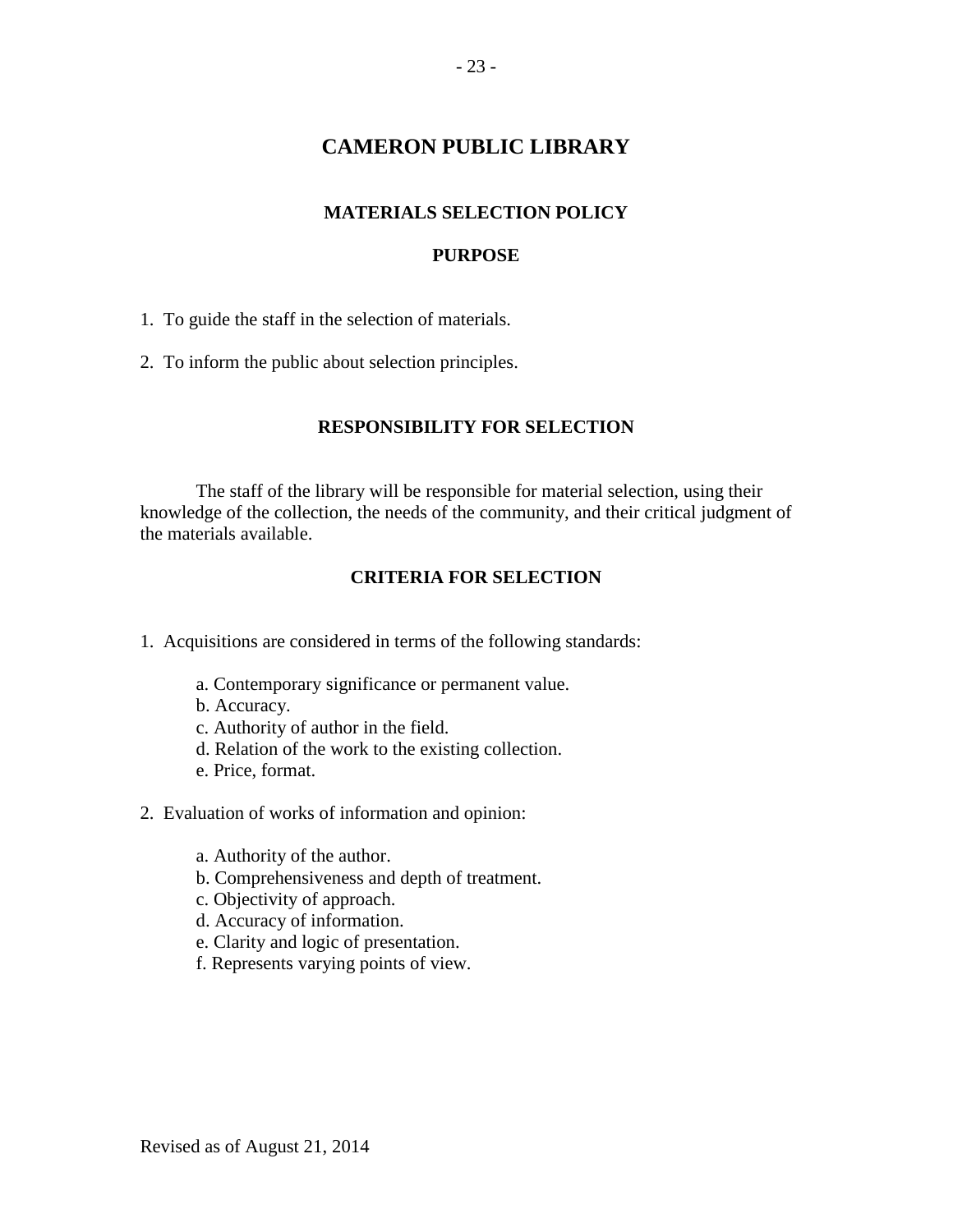- 3. Evaluation of works of imagination:
	- a. Represents important movements, genre, trends of national cultures.
	- b. Vitality and originality.
	- c. Artistic presentation and experimentation.
	- d. Sustained interest.
	- e. Effective characterization.
	- f. Authenticity of historical or social setting.

4. In compliance with collection development policy; as follows and made a part of this document:

### **COLLECTION DEVELOPMENT**

- 1. Selection of library materials will be made based on Collection Development Policy.
- 2. Library staff and patrons may recommend materials for purchase.
- 3. The Library Director makes the final selection, based on availability, need, choice of material and available funds.
- 4. Check the card catalog to make sure the library does not already have the item.
- 5. Purchases not to exceed amount allowed by current budget.
- 6. Amounts to be used in each area, shall be figured by using the Department Supply Fund from the general budget and dividing it, according to the following percentages:

The following percentages are based on circulation statistics taken from the library's computer.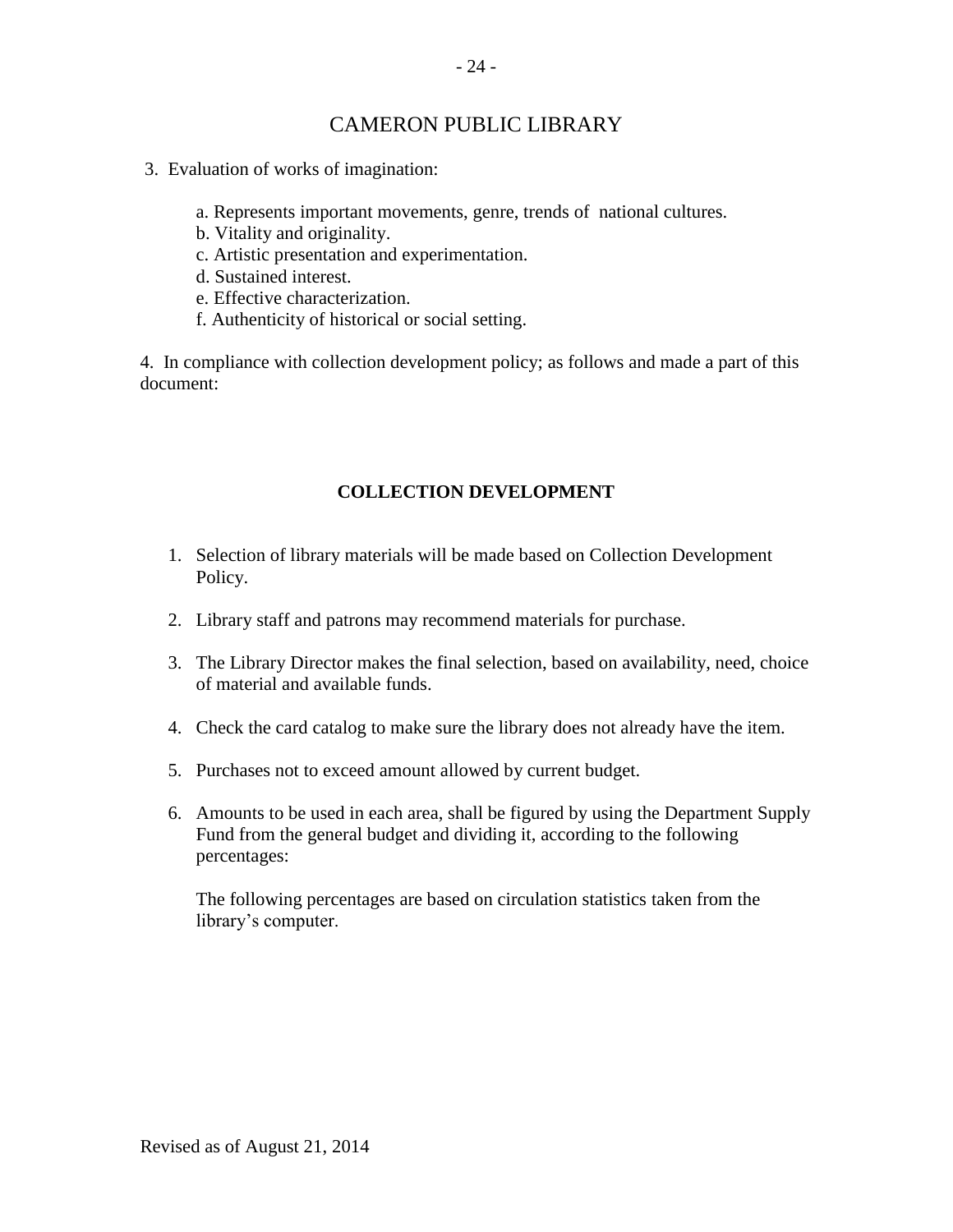### **COLLECTION DISTRIBUTION**

Distribution of contractual obligations (208):

Used for purchase of support,  $etc - 100\%$ 

Distribution of Department Supply Budget (223):

Used for purchase of office and library supplies – 100 %

Distribution of Books purchased (230):

| Bindery                  | 2\% of total |
|--------------------------|--------------|
| Children Non-fiction     | 6%           |
| Children fiction         | 2.8%         |
| <b>Adult Non-fiction</b> | 17%          |
| Adult Fiction            | 47%          |

Distribution of periodicals (235):

Used for purchase of magazines, newspapers, etc - 100%

Distribution of Audiovisuals (240):

Audio materials (audio books on CD and e-books) – 70% Video materials (DVD) – 30%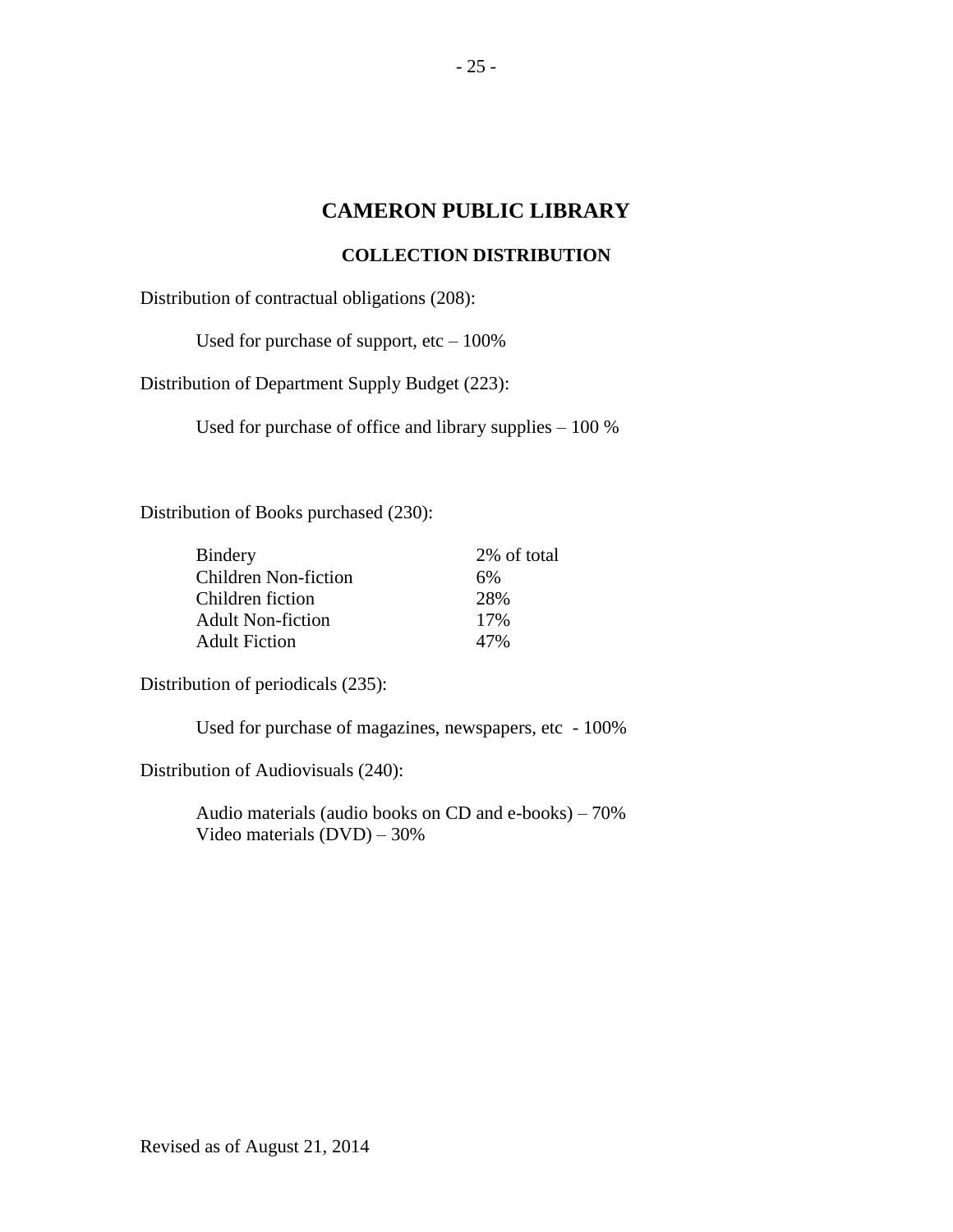#### **PATRON'S REQUESTS**

Suggestions for inclusion of materials that have not yet been added are welcomed.

#### **USE OF BOOK SELECTION AIDS**

Ideally all materials added to the library should be read or viewed before purchase. The reality of the numbers of items annually available and purchased makes this impossible. The staff will be aided in their selection by various publications: basic general lists, current general lists, special bibliographies for reference books and particular subject materials, book reviewing journals and newspapers. While book reviews are a major source of information about new books, they are not to be followed blindly. No one publication is relied upon exclusively. The critical opinions of reviewers should be checked against each other where feasible.

The library recognizes that many materials (books, videos, records, etc.) are controversial and that any given item may offend some patrons. Responsibility for the reading and viewing of children rests with their parents and legal guardians. Selection will not be inhibited by the possibility that the materials may inadvertently come into possession of children. Selections will be made on the merits of the work in relation to the building of the collection and the interests of the community.

### **MAINTENANCE OF THE COLLECTION**

The collection will be periodically examined and weeded to maintain a balanced, timely, and attractive book stock.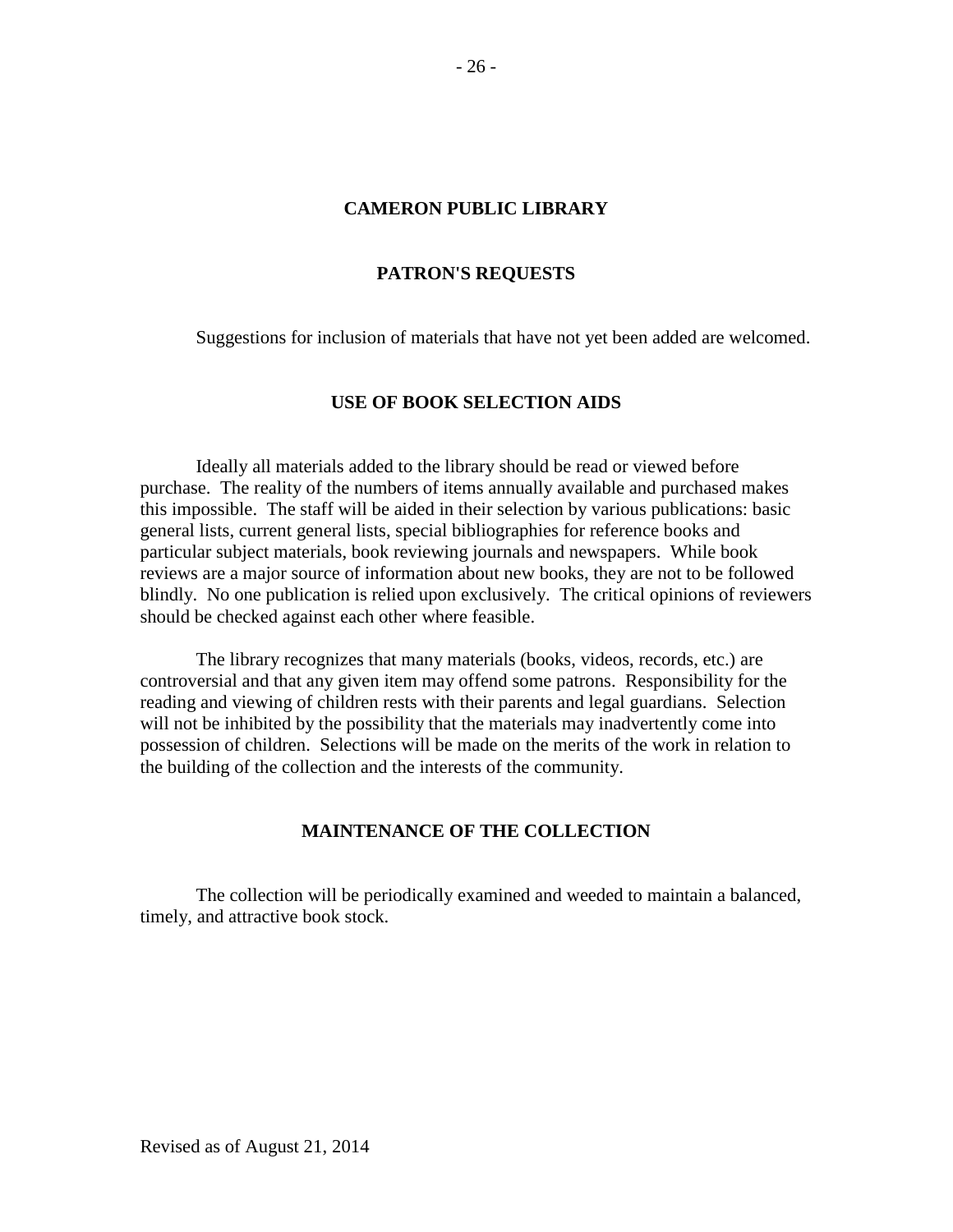### **SUGGESTED FOR PURCHASE**

I suggest the Cameron Public library Purchase the following item:

| *TITLE<br><u> 1980 - Jan Barbara, masonar amerikan per</u>                                                                                                                                                                        |
|-----------------------------------------------------------------------------------------------------------------------------------------------------------------------------------------------------------------------------------|
|                                                                                                                                                                                                                                   |
|                                                                                                                                                                                                                                   |
|                                                                                                                                                                                                                                   |
| $\frac{1}{2}$ , and the set of the set of the set of the set of the set of the set of the set of the set of the set of the set of the set of the set of the set of the set of the set of the set of the set of the set of the set |

\*Where did you hear about this title?

Please give as much information as possible. All items starred (\*) **MUST** be completed before the library can consider your suggestion. Thank you.

\_\_\_\_\_\_\_\_\_\_\_\_\_\_\_\_\_\_\_\_\_\_\_\_\_\_\_\_\_\_\_\_\_\_\_\_\_\_\_\_\_\_\_\_\_\_\_\_\_\_\_\_\_\_\_\_\_\_\_\_\_\_\_\_\_\_\_\_\_\_\_\_

\_\_\_\_\_\_\_\_\_\_\_\_\_\_\_\_\_\_\_\_\_\_\_\_\_\_\_\_\_\_\_\_\_\_\_\_\_\_\_\_\_\_\_\_\_\_\_\_\_\_\_\_\_\_\_\_\_\_\_\_\_\_\_\_\_\_\_\_\_\_\_\_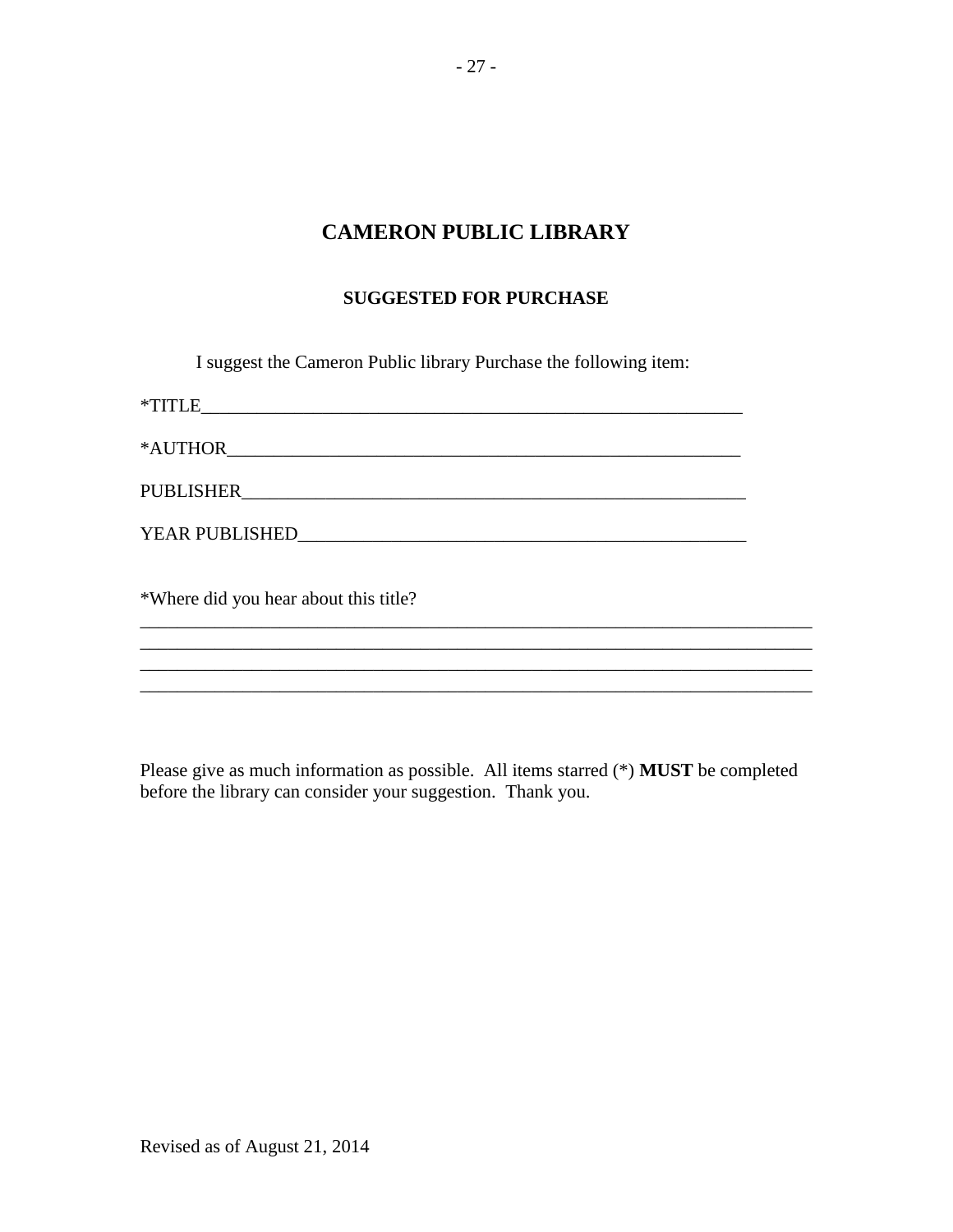# **CITIZEN'S REQUEST FOR RECONSIDERATION OF MATERIAL**

| Material questioned:                                                           |
|--------------------------------------------------------------------------------|
|                                                                                |
|                                                                                |
|                                                                                |
|                                                                                |
|                                                                                |
| Do you represent: Yourself                                                     |
|                                                                                |
| Other group (name)                                                             |
|                                                                                |
| Phone: Phone:                                                                  |
| Are you a registered borrower of the Cameron Public Library?                   |
|                                                                                |
| Have you read, seen or heard this material in its entirety?                    |
|                                                                                |
|                                                                                |
| To what do you object? (Please be specific, site pages. use back if necessary) |
|                                                                                |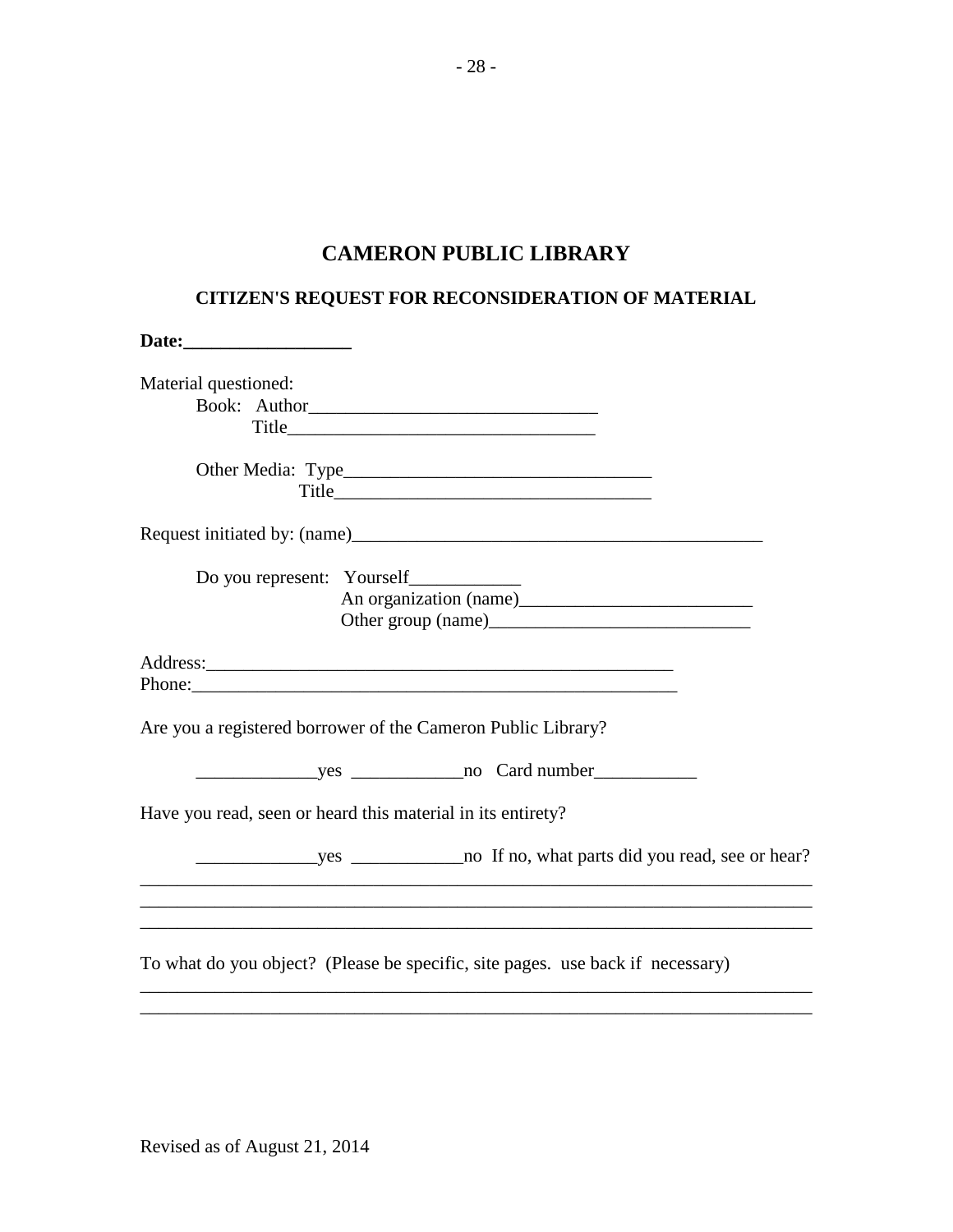# **GENEALOGY ROOM POLICY**

All visitors to the Library's genealogy department will be required to sign the "guest register" located at the circulation desk. Sign-in includes: name, address, phone number and date. There will be no exceptions, even if a person is with someone else, if that person plans to be in the genealogy room, they must both sign-in.

Persons using this room may NOT take personal items, such as large purses or bags, folders, etc. into the room. The only articles permitted will be a pad of paper and pencil. All other articles should be locked in person's personal vehicle. The Library Staff is not responsible for storing or caring for personal items.

Children under 18 will not be permitted in the genealogy room. Students needing information will be assisted by library staff. Parents should make arrangements for the supervision of young children, while they are in the genealogy room. The library does not provide baby-sitting services.

The Library welcomes all donations of genealogy or local history materials. All such materials donated to the library, becomes the property of the library, to be handled in such manner as the library staff/board shall deem appropriate.

It shall be understood by the donors that the material will be accessible to the public. This facility is a library not a museum and any inappropriate materials will be refused or given to the Cameron Historical Society.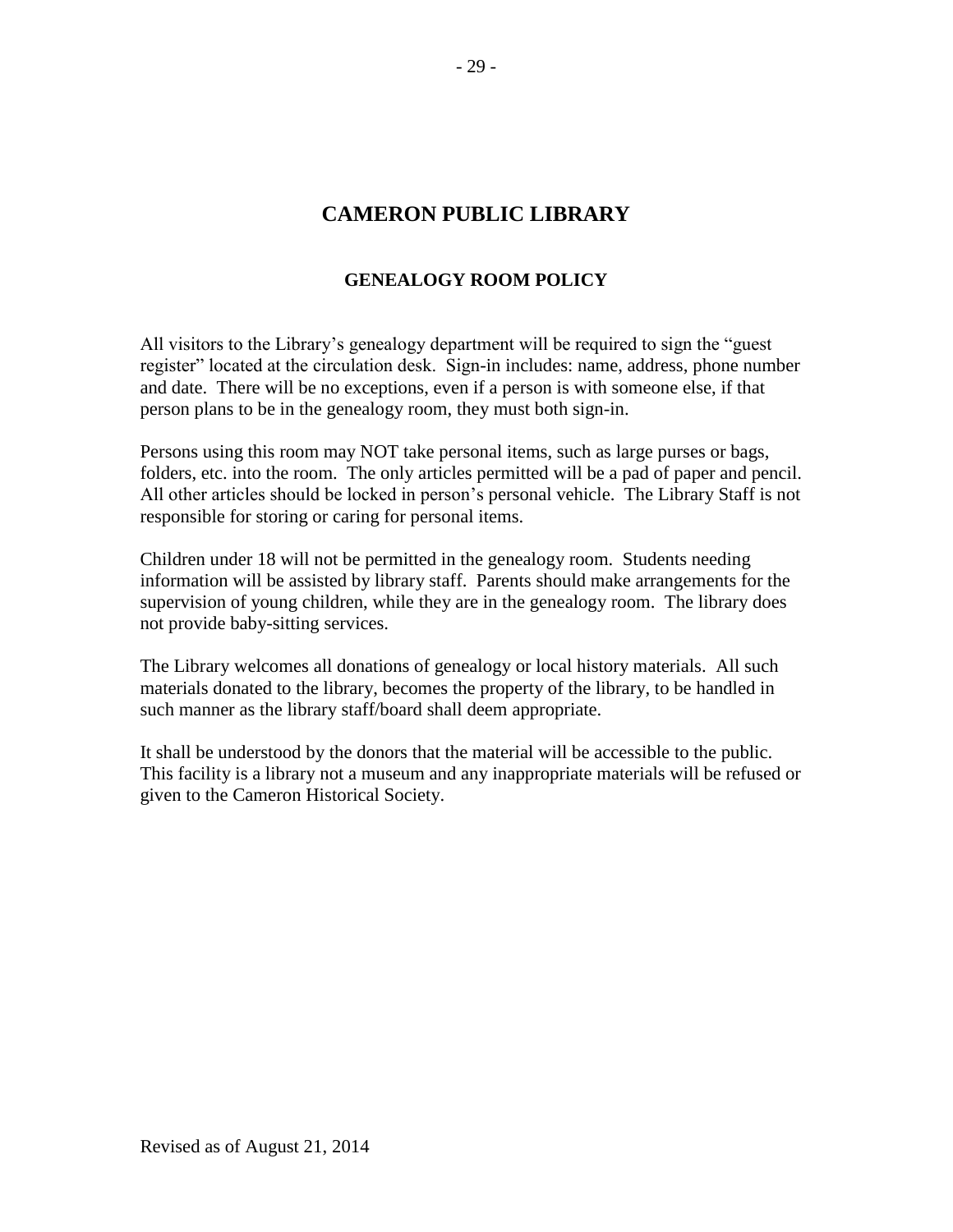## **COMPUTER / INTERNET USE POLICY**

The mission of the Cameron Public Library is to provide for the people of Cameron an easily available local collection of and global access to the universal record of human thought, wisdom, ideals, information, experiences, and artistic expressions.

### **INTERNET ACCESS:**

The internet, a world-wide network of computer networks is an essential medium for obtaining and transmitting information of all types. Therefore, public access to the internet is germane to the library's mission.

However, the internet is an unregulated medium. It also provides access to information that is inaccurate, illegal or that some may find offensive or disturbing. The library will identify on its web site specific internet sites that have potential interest for library users. But the library cannot control user's access to other internet resources.

### **RESPONSIBILITIES OF LIBRARY STAFF AND USERS:**

Library staff will not monitor a user's internet use, except for length of use in order to ensure equal opportunity of access for everyone. The user, or the parent of a minor, is responsible for his or her internet session at all times.

The library reserves the right to terminate an internet session that disrupts library services or that involves user behavior that violates the library's policies.

As with all library resources, the library affirms the right and responsibility of parents/guardians, NOT library staff, to determine and monitor their minor children's use of the internet. (Minors are defined in this policy as children under the age of 17 years.) Parents are responsible for their minor children's use of the Library's resources and facilities. Parents who believe that their children cannot responsibly use the library's internet access are requested to monitor their children's internet use.

### **DISCLAIMERS:**

While the library endeavors to provide access to information of the highest quality, the library specifically disclaims any warrant as to the information's accuracy, timeliness, authoritativeness, usefulness or fitness for a particular purpose.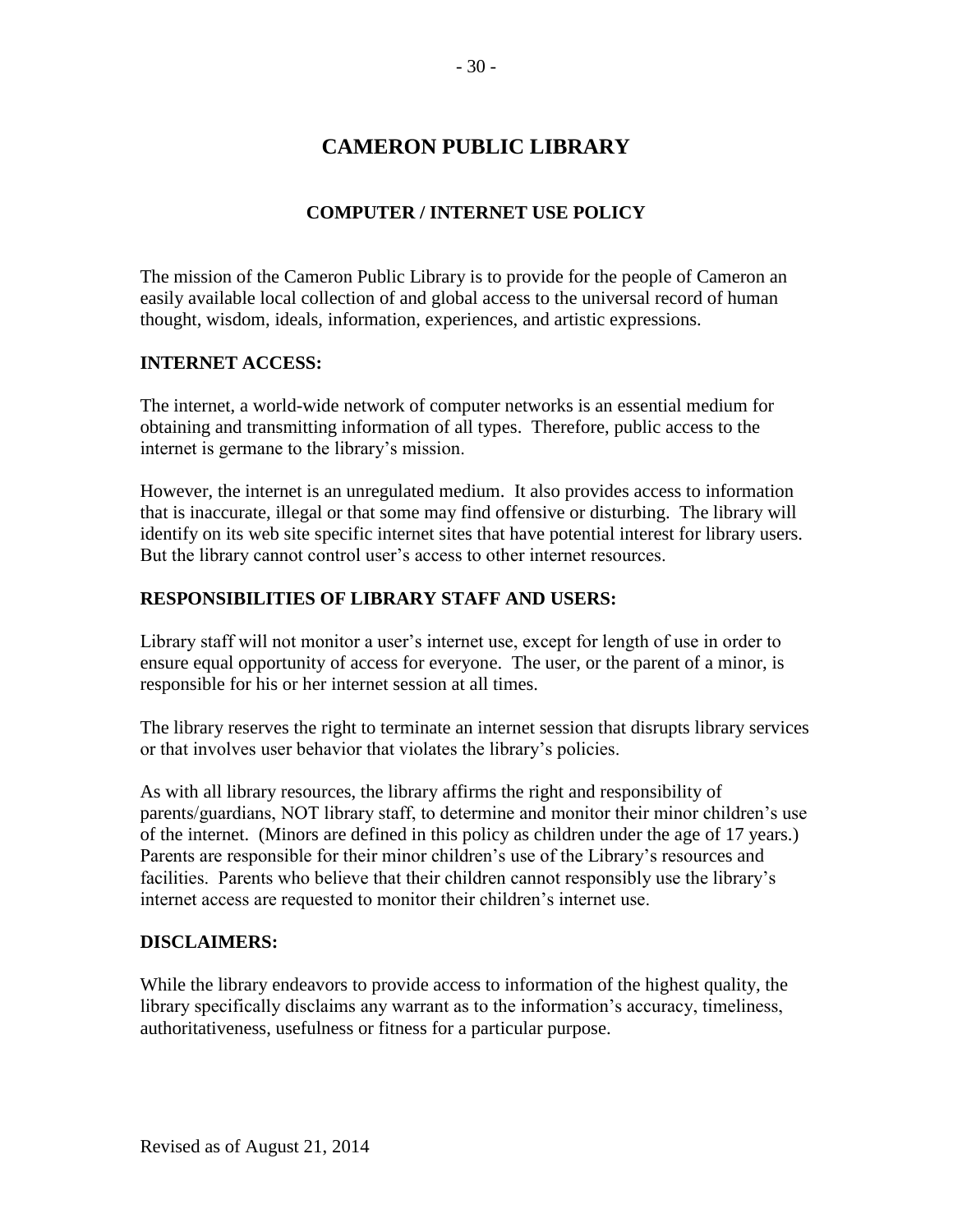The library will have no liability for direct, indirect or consequential damages related to the use of information accessed through the library's internet service.

The library, having installed and enforced the operation of filtering software in compliance with the Children's Internet Protection Act, will have no liability for damages related to the operation of, or failure of, the filtering software, or for its circumvention by users.

Since software and information downloaded from any sources, including the internet, may contain computer viruses, users are advised to utilize virus checking software on their home computers. The Library is not responsible for damage to users' disks or computers or for any loss of data, damage or liability that may occur from use of the library's computers.

Among the uses that are considered unacceptable and which constitute a violation of this policy are the following:

- 1. *Uses that violate the law or encourage others to violate the law.* Transmitting of offensive or harassing messages: offering for sale or use any substance the possession or use of which is prohibited by law; viewing, transmitting or downloading pornographic materials or materials that encourage others to violate the law; downloading or transmitting confidential, trade secret information or copyrighted materials. Even if materials on the networks are not marked with the copyright symbol, users should assume that all materials are protected unless there is explicit permission on the materials to use them.
- 2. *Uses that cause harm to others or damage to their property.* Engaging in defamation (harming another's reputation by lies); uploading a worm, virus, 'trojan horse', 'time bomb' or other harmful form of programming or vandalism; participating in 'hacking' activities or any form of unauthorized access to other computers, networks, or information systems.
- 3. *Uses that jeopardize the security of access of the computer network or other networks on the internet.* Disclosing or sharing the user's password with others; impersonating another user; using one's own software programs on the library's computers; altering the library's computer settings; damaging or modifying computer equipment or software.
- 4. *Uses that compromise the safety and security of minors when using e-mail, chat rooms, and other forms of direct electronic communications:* Minors under age 17; Giving others private information about one's self or others, including credit card numbers and social security numbers; arranging a faceto-face meeting with someone one has 'met' on the computer network or internet without a parent's permission.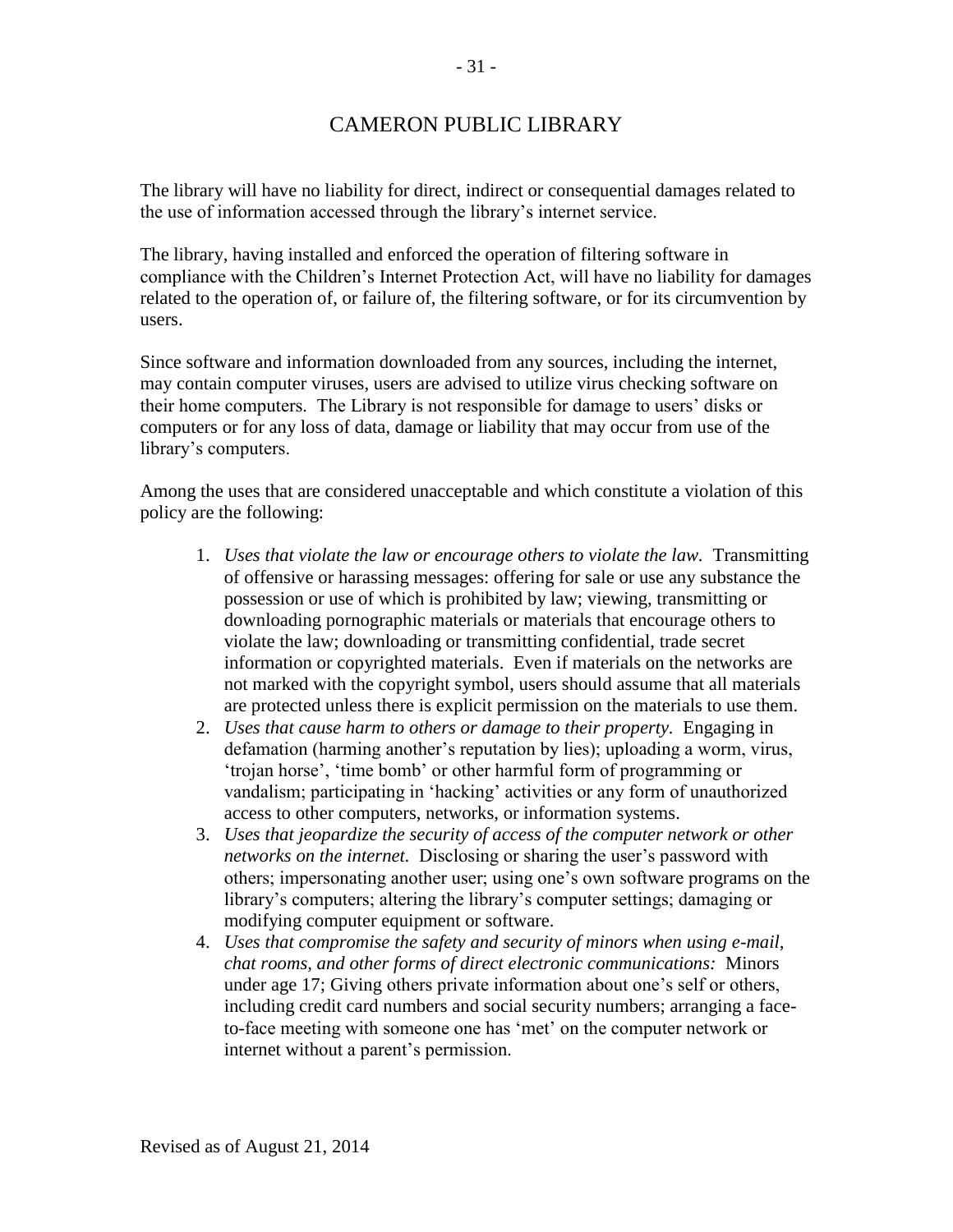5. *Uses that Violate Confidentiality of Information:* The New Jersey Confidentiality of Library Records Law (NJSA 18A:73-43.2) prohibits unauthorized disclosure, use, or dissemination of information about users may not be disclosed or used in any way, except to law enforcement authorities as provided in the law.

The library, either by itself or in combination with its internet access provider, will install filtering software or other technologies on all library computers with internet access, and will enforce the operation of same during any use of those computers, to prevent minors from accessing visual depictions that are (1) obscene, (2) child pornography (3) harmful to minors.

The term "harmful to minors" is defined by the communications Act of 1934 (47 USC Section 254 [h][7]), as meaning any picture, image, graphic image file, or other visual depiction that

Taken as a whole and with respect to minors, appeals to a prurient interest in nudity, sex, or excretion;

Depicts, describes, or represents, in a patently offensive way with respect to what is suitable for minors, an actual or simulated sexual act or sexual contact, actual or simulated normal or perverted sexual acts, or a lewd exhibition of the genitals;

Taken as a whole, lacks serious literary, artistic, political, or scientific value as to minors.

Filtering software is not foolproof. It diminishes the likelihood that searchers will inadvertently retrieve text or images that they may find offensive, but does not eliminate that possibility. Filters often block access to sites that users would consider both inoffensive and useful

If you do not find what you need, please do not hesitate to ask a librarian for help. Technology protection measures may be disabled by a library staff member, as necessary, for bona fide research or other lawful purposes by people aged 17 and older.

The user's access the library's computer network and internet is a privilege, not a right. A user violates this policy by his or her own action or by failing to report any violations by other users that come to the attention of the user. Further, a user violates this policy if he or she permits another to use his or her account or password to access the computer network and internet. Failure to comply with this policy and its procedures will result in the forfeiture of the user's right to access these computers.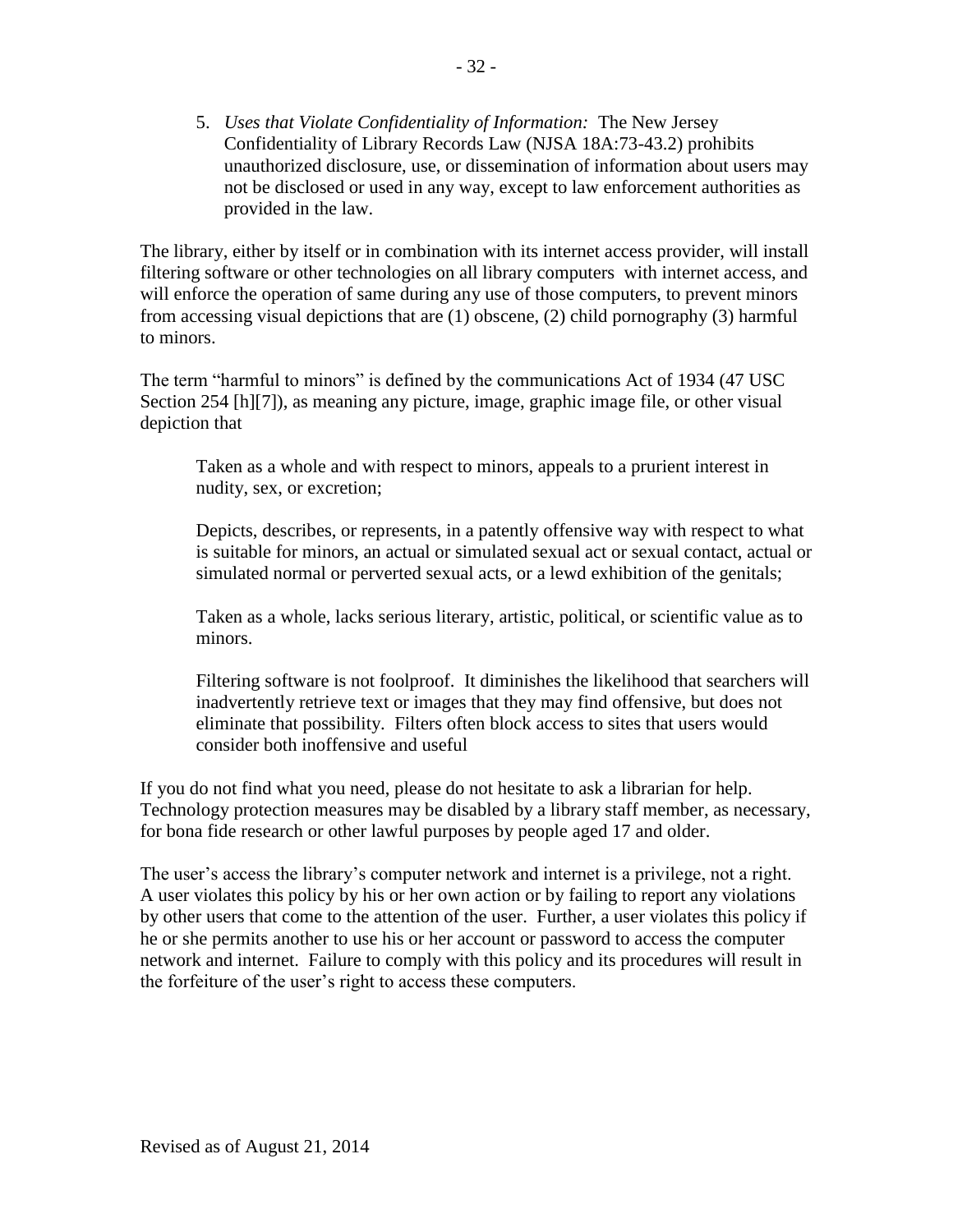### **PROCEDURES:**

1. Library patron must have his/her identification (library card or driver's license) to use the computer and must log into the time and print management system on a computer. A patron needs a valid Cameron Public Library card and a signed computer/internet agreement. Patron will be given access to a terminal for up to two (2) hours

2. Patrons may use the computer for up to 2 hours per day.

3. The library does not make reservations in advance. The Internet Access computer(s) are normally available, subject to periodic maintenance during regular library hours.

4. No more than two people may sit at the computer at one time. Both must have a responsibility statement on file. If there is excessive noise or disruptive behavior, the computer session will be canceled.

5. Patrons using the computer who are disrupting the library may be asked to leave. Patrons bringing young children to the library during their computer session are responsible for the behavior of those children. If the children misbehave or disrupt others, parents will be asked to end their computer session to supervise their children.

6. Use of the computer is limited to normal library hours.

7. Computer equipment may NOT be checked out of the library.

8. Patrons misusing the equipment may lose their computer privileges. Patrons are responsible for paying damages if they abuse the library's computer equipment or software.

9. Guests 18 years or older may use the computers for a charge of \$1 per hour, maximum of 2 hours. Guests must show photo ID and sign an internet agreement to receive a guest account login.

10. If the computer is not operating for any reason, the patron's time will be canceled, if no other computer is available.

11. Patron must have their own personal data storage device (ie thumb drive) to save data. The library will not furnish these. All personal files are deleted nightly when computers are turned off for the evening.

12. Cameron Public Library has the right to check all patron disks for computer virus before they are used on library computer(s).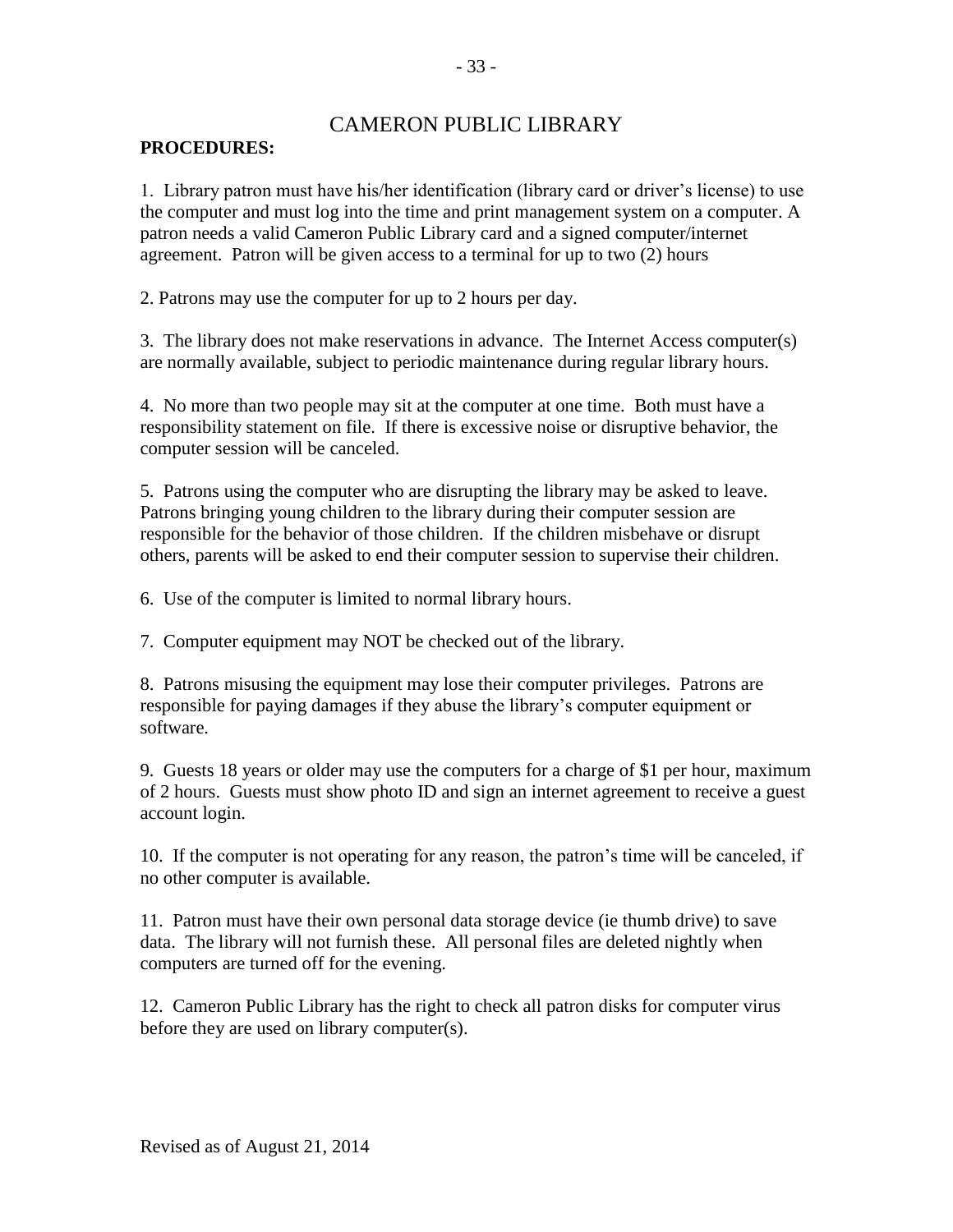13. Hard copies printed by the printer will be charged at .25 (twenty-five cents) per sheet and is payable at the circulation desk. Patrons furnishing their own paper will be charged.20 (twenty cents) per sheet. Using personal stationary does not eliminate the cost of printing.

14. Cameron Public Library computer user agrees to take proper care of equipment, diskettes, manuals, magazines, books and other equipment that is the property of the Cameron Public Library. When there is a fault with any equipment or materials, the user will immediately report any difficulty or problem to the library staff.

15. Patron agrees to observe all copyright laws. User agrees not to duplicate any computer program or documentation provided by the library that is not in the public domain.

16. The Cameron Public Library makes no guarantees, either expressed or implied about any equipment, programs, or other library materials, their quality, performance, or fitness for any particular purpose. All materials and equipment are of a "demonstration" nature, and are given for use "as is". In no event shall the Cameron Public Library, be liable for actual, incidental or consequential damages arising from the use of any equipment, program, or other library materials.

17. Internet resources accessible through the library are provided equally to all library users. Parents or guardians, not the library or its staff, are responsible for the internet information selected and/or accessed by their children. Approval must be provided by a parent or guardian before a child who is 16 years or under will be allowed to use the library's public computers. Children twelve (12) years of age and under will be required to have a parent with them for using all public computers; with the exception of the online public catalog computers. PARENTS ARE ADVISED TO SUPERVISE THEIR CHILDREN'S INTERNET SESSIONS.

18. All internet users must sign a copy of this policy which explains behavior considered appropriate. A parent or guardian must sign the computer/internet agreement for children who are age 16 or younger. All Children age twelve (12) or under must be accompanied by a parent or guardian while they are using the computer.

19. All children aged 16 or younger who need a parent to sign the computer/internet usage agreements CANNOT take the agreements home to have a parent sign. The parent(s) will be required to come in the library to sign, so that library staff can verify that the parent(s) have read and signed the agreement forms; and understand that they are responsible for any damage or problems caused by the child and will be required to pay for any needed repairs.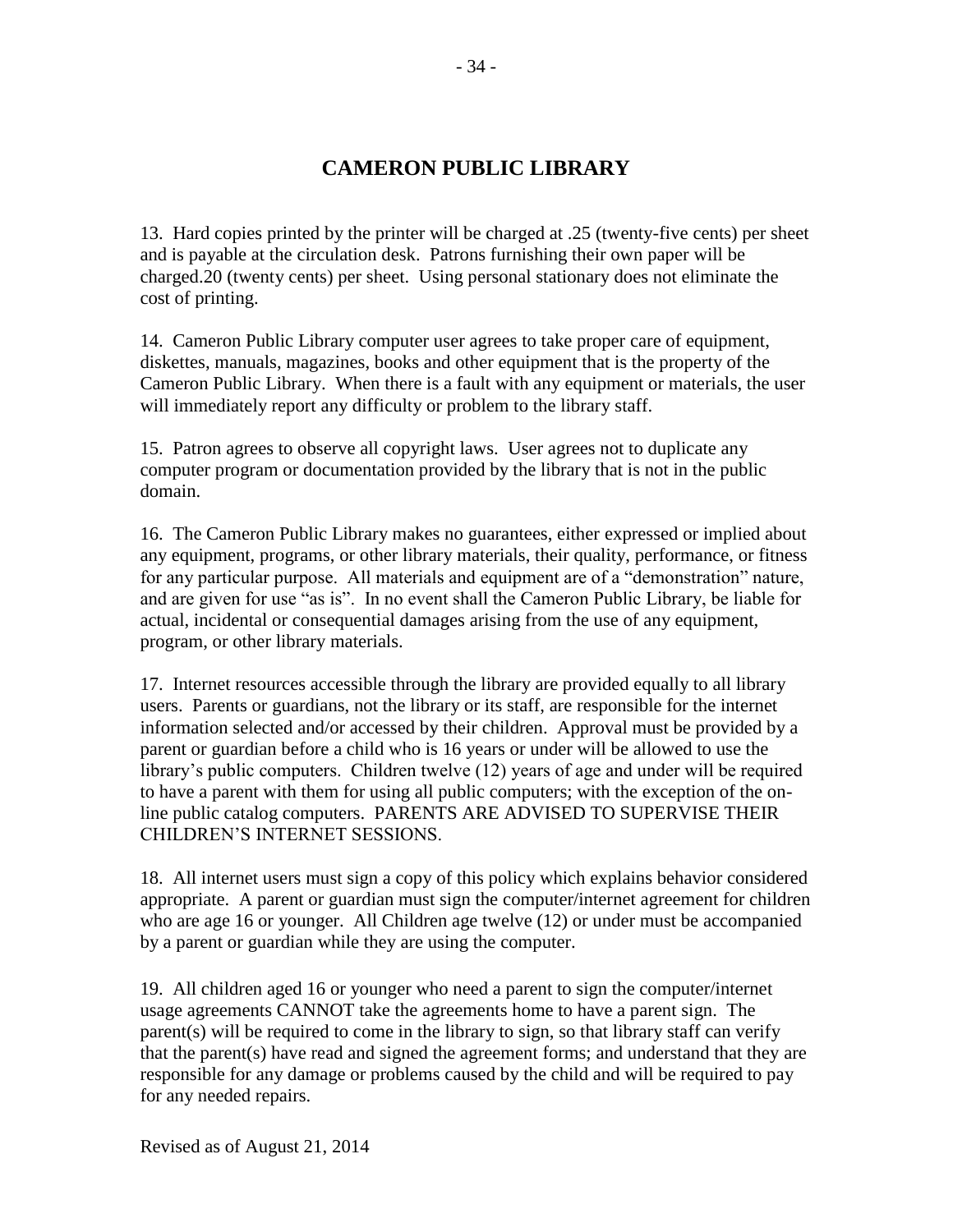20. We will be glad to assist you in accessing the Internet and we will provide you with any reference materials we have available to aid you in your search. The library staff cannot provide in-depth training concerning internet computer jargon, search strategies or personal computer use. Because of library scheduling, internet-trained staff may not always be available.

21. The library does not furnish e-mail service; you must use what is available through internet resources.

22. You may NOT use your own software programs on the computer.

23. You may not be able to always go to the places on the internet you want to visit. There are many reasons; the responsibility for this is not with the library.

This policy replaces prior policy and patrons will be required to sign new agreement.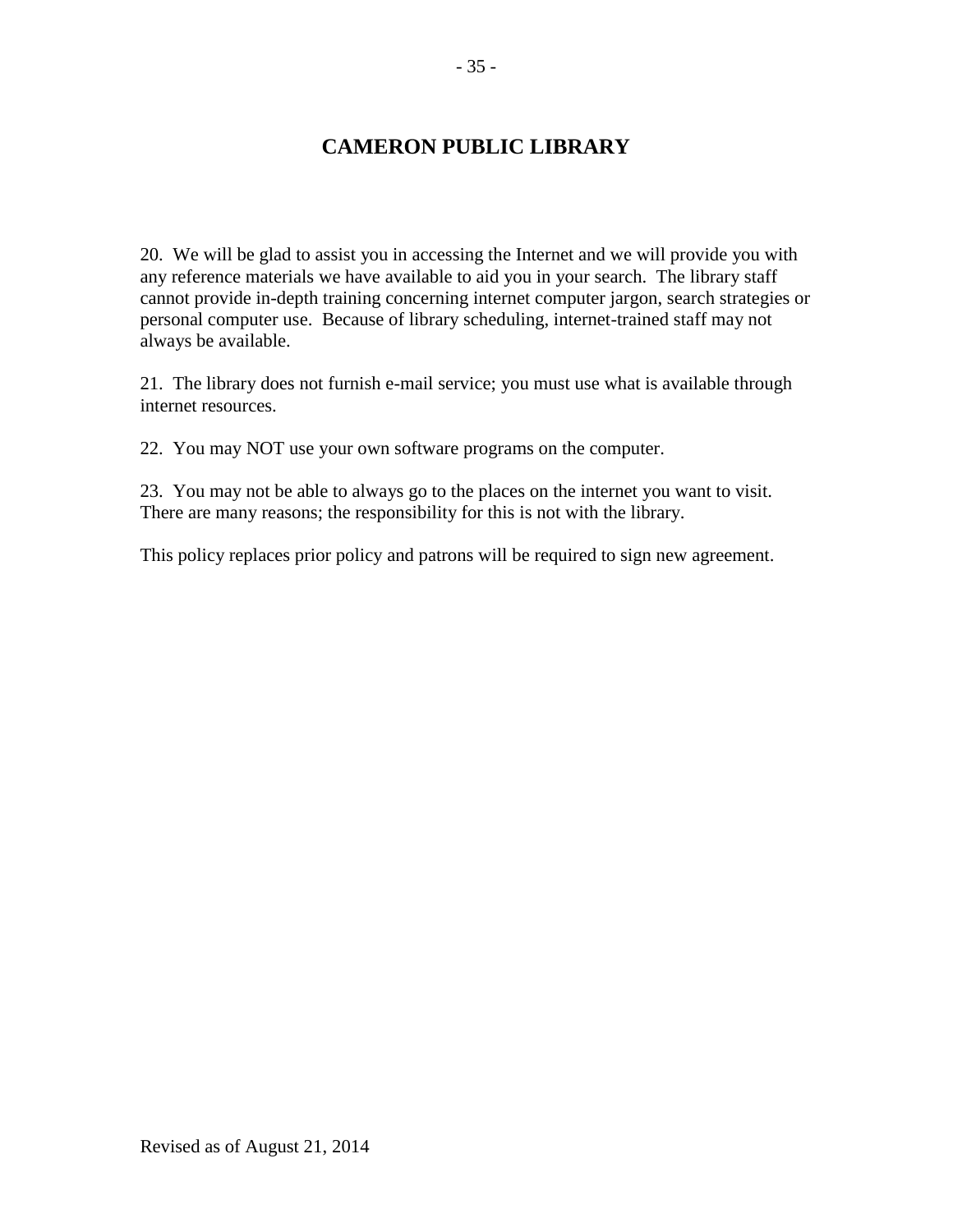### *INTERNET USER AGREEMENT*

I have read and agree to comply with the Cameron Public Library's Internet policy. In addition I agree to the following principles which are common to all Internet users:

1. **RESPECT FOR THE PROPERTY OF OTHERS.** It is not acceptable to attempt to modify or gain access to files, passwords, or data belonging to others; to seek unauthorized access to any computer system; or to damage or alter software components or equipment of any network or database by the propagation of computer worms and viruses and any other means.

2 **RESPECT FOR THE LEGAL RIGHTS OF OTHERS.** It is not acceptable to use the internet access for any purposes which violate U.S. or state laws, including the license and copyright laws governing software programs or data.

3. **RESPECT FOR THE PRIVACY OF OTHERS.** It is not acceptable to misrepresent oneself as another user; to use the Internet access to transmit threatening, obscene or harassing materials; or to interfere with or disrupt network users, services or equipment. Disruptions include, but are not limited to: distribution of unsolicited advertising; and sending, receiving or displaying text or graphics which may reasonably be construed as obscene

I understand that failure to comply with the Internet Access Policy of the Cameron Public Library or the Internet principles will result in a loss of my computer privileges.

\_\_\_\_\_\_\_\_\_\_\_\_\_\_\_\_\_\_\_\_\_\_\_\_\_\_\_\_\_\_\_\_\_\_\_\_\_\_\_\_\_\_\_\_\_\_\_\_\_\_\_\_\_\_\_\_\_\_\_\_\_\_\_\_\_\_

\_\_\_\_\_\_\_\_\_\_\_\_\_\_\_\_\_\_\_\_\_\_\_\_\_\_\_\_\_\_\_\_\_\_\_\_\_\_\_\_\_\_\_\_\_\_\_\_\_\_\_\_\_\_\_\_\_\_\_\_\_\_\_\_\_\_

Signature Date

Print name legibly

\_\_\_\_\_\_\_\_\_\_\_\_\_\_\_\_\_\_\_\_\_\_\_\_\_\_\_\_\_\_\_\_\_\_\_\_\_\_\_\_\_\_\_\_\_\_\_\_\_\_\_\_\_\_\_\_\_\_\_\_\_\_\_\_\_\_ Parent's Signature (if 16 or under) Date Parent's signature is required if the applicant is aged 16 or under.

# **CAMERON PUBLIC LIBRARY**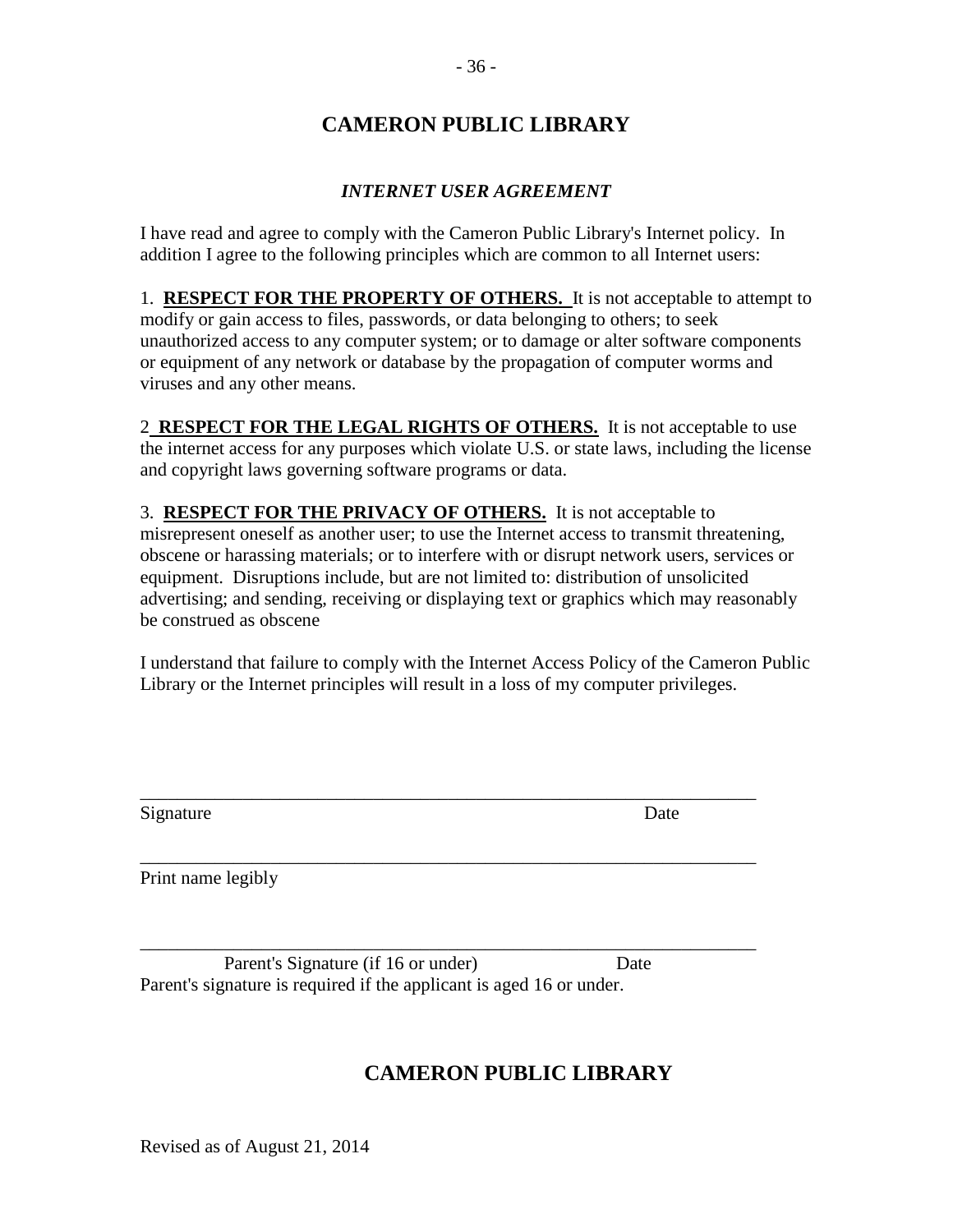### *INAPPROPRIATE CUSTOMER BEHAVIOR*

The Cameron Public Library shall make rules necessary to ensure that customer behavior does not infringe on the rights of others.

- 1. Patrons must respect the rights of others and may not engage in any behavior that disturbs other patrons.
- 2. Patrons may NOT bring food or drink into the library.
- 3. Smoking and other tobacco products are NOT permitted in the library.
- 4. Sleeping is NOT permitted in the library
- 5. Personal audio equipment, cell phones and beepers are NOT to be used in the library.
- 6. Patrons may NOT rearrange or abuse the library's furniture.
- 7. The library reserves the right to limit the amount of time any one patron may use a computer terminal (1 hour) or the microfilm readers (if others are waiting).
- 8. Computer displays or printers may not be used for the public display of offensive materials from the Internet. No public display of explicit sexual material or child pornography as outlined in Missouri State Statute, Chapter 573, Pornography and Related Offenses, Section 573.060 will be permitted.
- 9. Groups sitting at tables or the reading lounge will use those areas for reading, not for social gathering.
- 10**.** Patrons will be asked one time to reduce the noise level. After that, the patron will be asked to leave.
- 11. If there is a behavior problem, patrons may be asked to leave, parents of children may be notified, and depending on the individual circumstances police may be called.
- 12**.** Children of elementary school age or younger should be accompanied by a responsible older person. The library cannot be responsible for the care of unaccompanied children. Parents are responsible for their children's behavior in the library.
- 13 Gambling, card playing and other games are not permitted in the library.
- 14 Patrons may NOT use the library's phones. A pay phone is located in front of the building on the outside.
- 15 Patrons may NOT use the library facilities for other than their intended purpose, including but not limited to use of the facilities for day-care or drop-in activities, loitering, sleeping, bathing, personal grooming, etc.
- 16 Patrons wearing any attire or combination thereof, which does not include shoes and garments covering the upper and lower torso, worn by customers over the age of 12, shall NOT be permitted in the library.
- 17 The uninvited introduction of any animals except service animals, such as seeingeye dogs and other assistive animals shall NOT be permitted.
- 18 Patrons are restricted to the public areas of the library. Entry into any staff work areas not open to the public is NOT permitted.

# **CAMERON PUBLIC LIBRARY**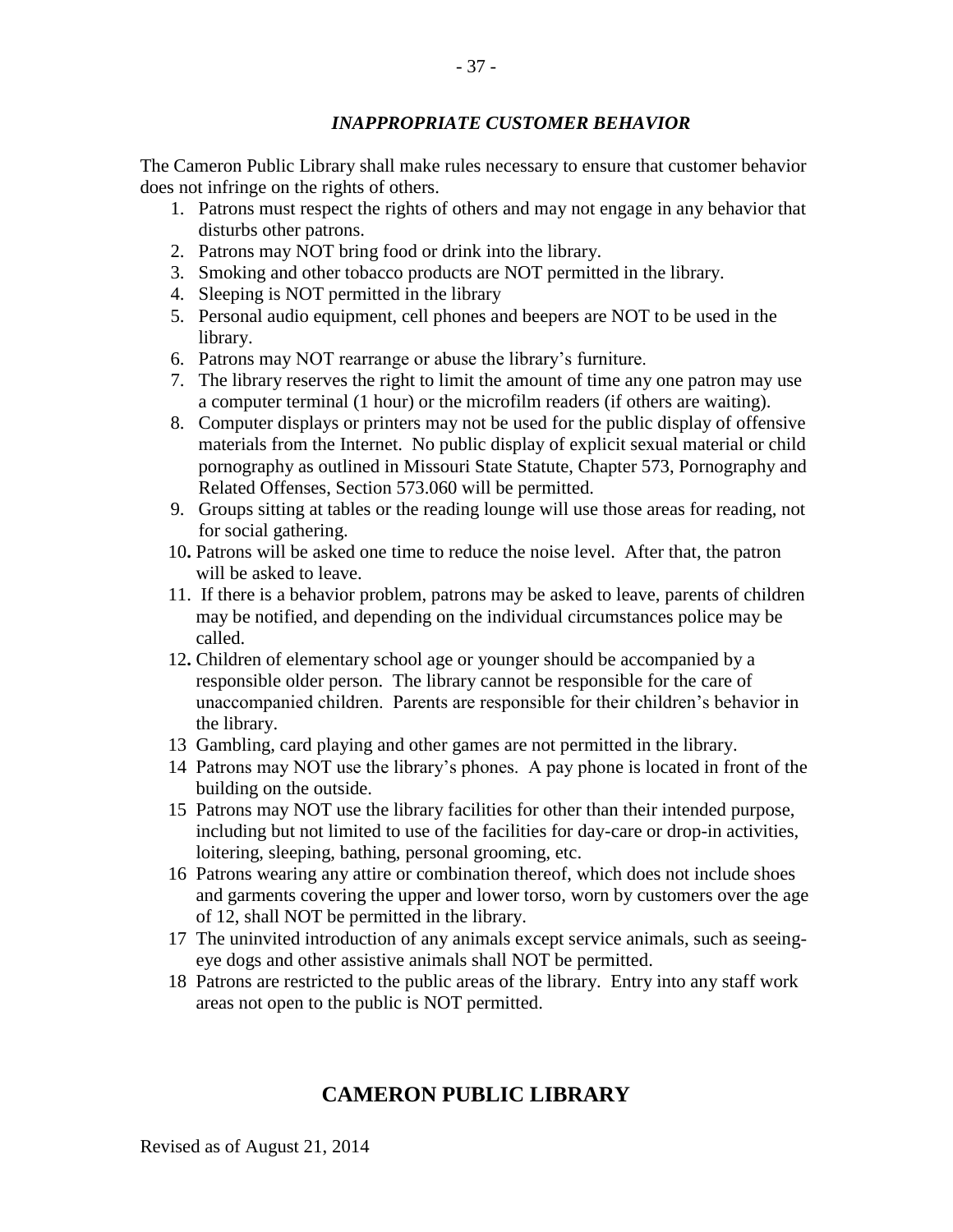- 19 Skateboarding, roller-blading, bicycling or transportation on any other humanpowered wheeled conveyance on Library property is NOT permitted.
- 20. Patrons shall NOT interfere with use of the Library by other customers, or with Library staff's performance of their duties.
- 21 Patrons personal belongings must be kept with patrons at all times, and must not take up excess space or impede access to services and materials. The library is not responsible for personal belongings. Unattended personal belongings will be collected and an effort will be made to identify and contact the owner. If not claimed within a reasonable amount of time, items will be discarded.
- 22. Offensive gestures or language including but not limited to hateful speech, racial slurs or profanities will NOT be permitted.
- 23 Sexual misconduct, including but not limited to acts of exposure, public masturbation, sexual harassment, offensive touching, sexual solicitation, are NOT permitted.
- 24. No soliciting on Library property.
- 25 Patrons exhibiting signs and symptoms of being under the influence of alcohol or drugs will NOT be permitted in the library.

The Library Board and Library staff have the right and responsibility to protect the safety of all Library customers and materials and to maintain order on Library property.

Persons failing to observe any of the above rules will be asked once to comply. The person will be asked to leave if the behavior remains unchanged.

A person may be denied entrance to the library building permanently or for a set length of time if he or she repeatedly or seriously disregards library policy.

The library should be a pleasant community resource for all citizens. Please report any infractions of the above rules to the library staff so that it remains so. Thank you.

# **CAMERON PUBLIC LIBRARY**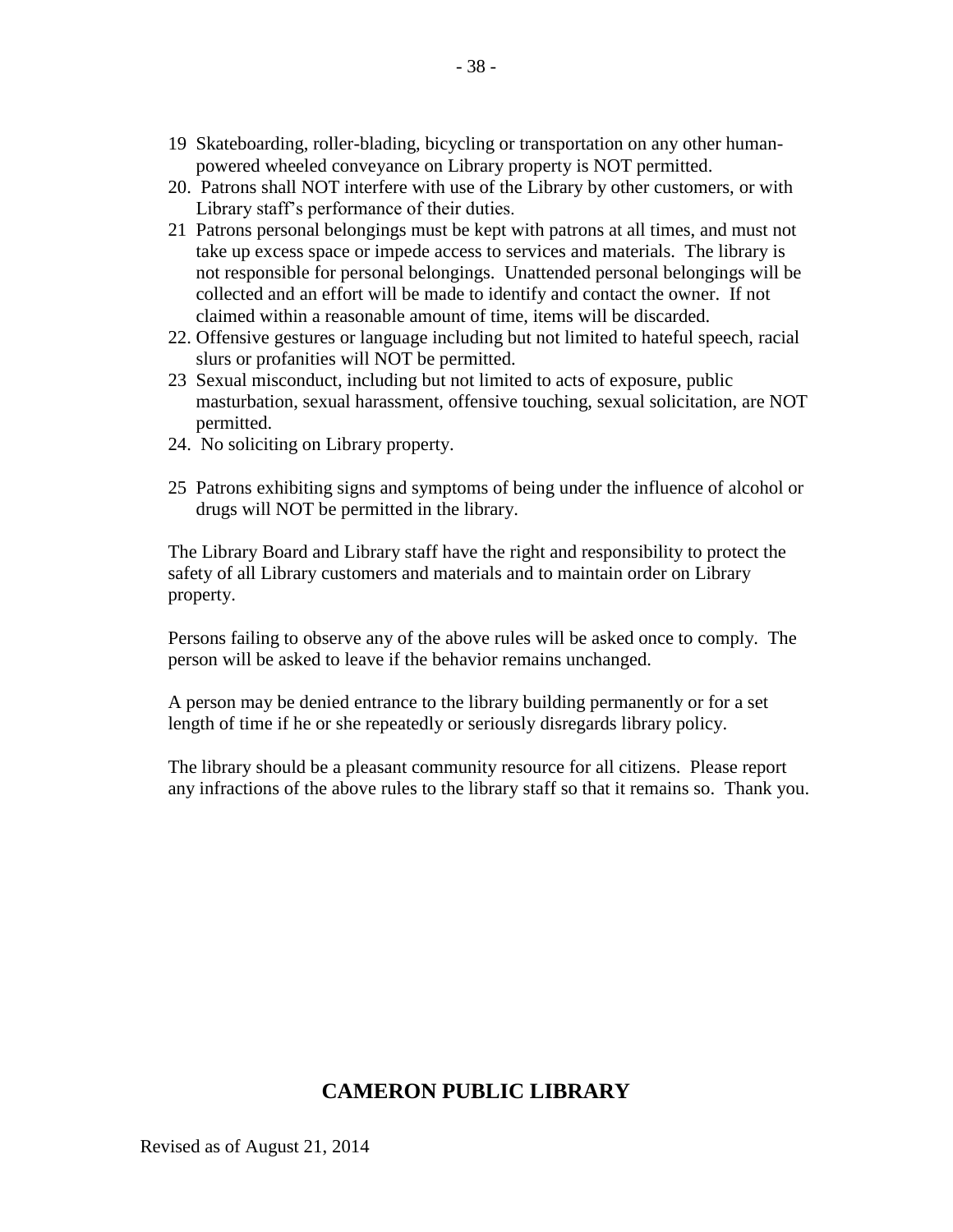The purpose of this policy is to insure an orderly, peaceful, and efficient use of Library Meeting Rooms so as to accommodate and provide equal access to library customers.

Personal events, including but not limited to birthday parties, play groups, wedding receptions, and reunions are not considered appropriate use of Library Meeting Rooms.

The Library reserves the right to adjust room assignments based on scheduling needs. Library sponsored programs shall receive priority in the event of a scheduling conflict.

- 1. Purposes, objectives, or views of customers reserving Library Meeting Rooms shall in no way be announced, advertised, or displayed so as to suggest that the organization, its mission, beliefs, or purposes are endorsed by the Library or its partnering agencies.
- 2. Customers shall be responsible for vacating the Meeting Rooms within the timeframe indicated in their room reservation.
- 3. Use of Meeting Rooms must be concluded in time to vacate the room in advance of the regularly scheduled facility closing time; typically fifteen (15) minutes before the close of the facility.
- 4. Meetings must be conducted in a quiet, orderly manner.
- 5. In accordance with Library Policy, customers reserving the meeting room will insure that meeting attendees respect the common use areas of the library.
- 6. In accordance with Library Policy, parents may not leave children unattended while using the meeting room facilities.
- 7. All Library facilities are smoke-free and the use of tobacco products is prohibited.
- 8. Light, non-alcoholic drinks and refreshments may be served, so long as the premises are left clean and orderly.
- 9. Customers using the Meeting Rooms shall be assessed for damage to, and excessive cleaning of, Meeting Rooms. The use of tack pins and permanent tape is prohibited.
- 10. No materials, equipment or furniture belonging to library customers may be stored on library premises. The Library will not assume responsibility if materials, etc. are left on the premises.
- 11. Customers using the meeting facilities will hold harmless the Library for injuries and accidents as a result of carelessness.
- 12. Due to the public nature of Meeting Rooms, reservation requests shall not be protected as Library User Records, as described in Library Policy, but treated as public documents.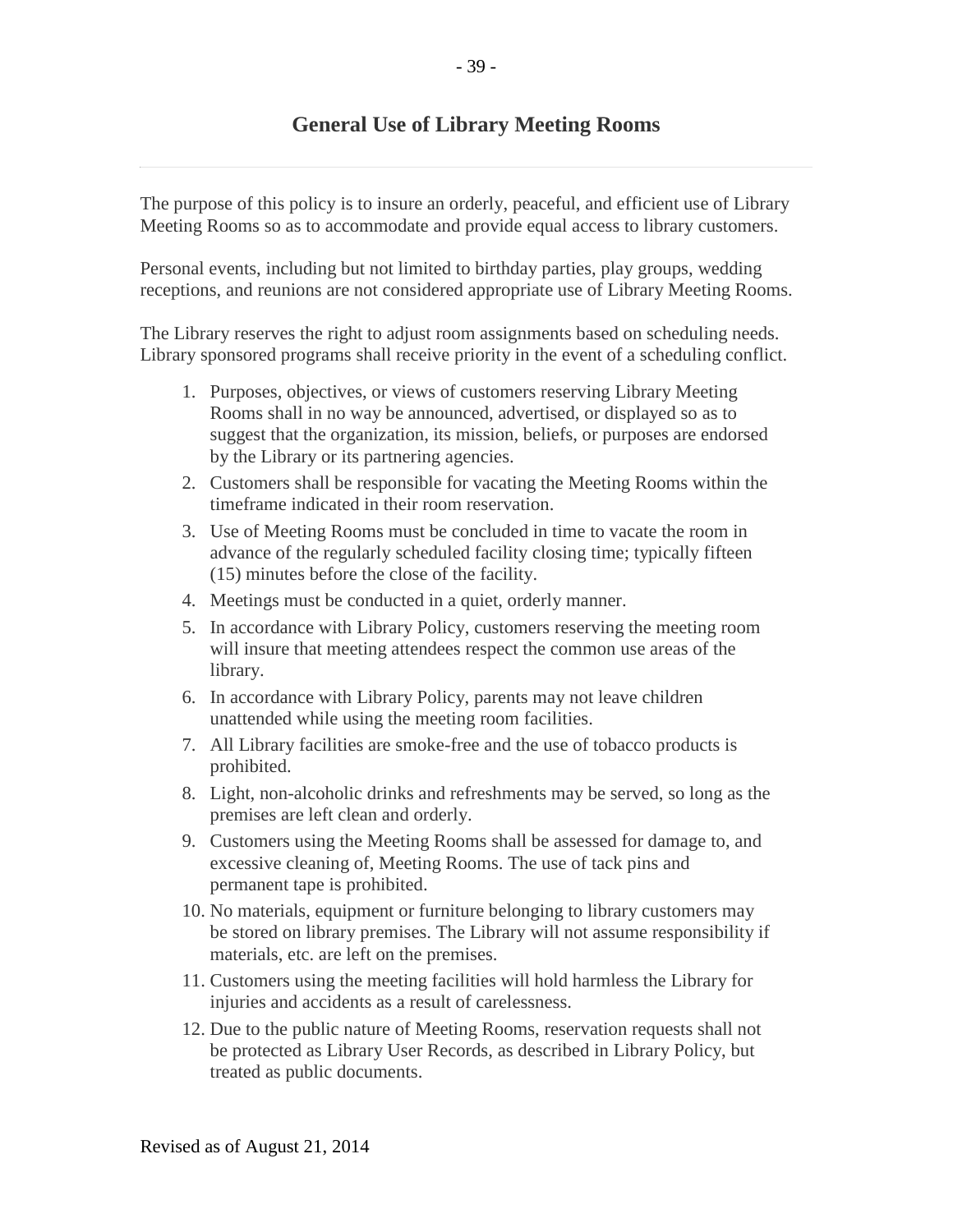- 13. Library staff reserves the right to enter all meetings held in Library facilities.
- 14. Unless specifically outlined above, **All Library Policies shall apply to the use of the Meeting Rooms.**

When conflicts arise between the proposed use of the Library's Meeting Rooms and regulations presented in this policy, the Director of the Cameron Public Library shall have the final authority in granting or refusing permission for use of the rooms.

### **Meeting Room Fees:**

- 1. A fee of \$50.00 per room is required for Commercial/Corporate/Legal groups.
- 2. The \$50.00 fee will apply if the rooms (s) are used for a training session or classroom session where the participants will be charged a fee to attend.
- 3. Nonprofit or community organizations may use the room free of charge

All fees are due five working days prior to the meeting or event. All monies paid are refunded if the applicant cancels the event 24 hours prior of the event.

The Library Board, the Library Director or the designee may waive a fee for the room when it is deemed in the best interest of the Library. Waivers may be documented and reported to the Library Board of Trustees.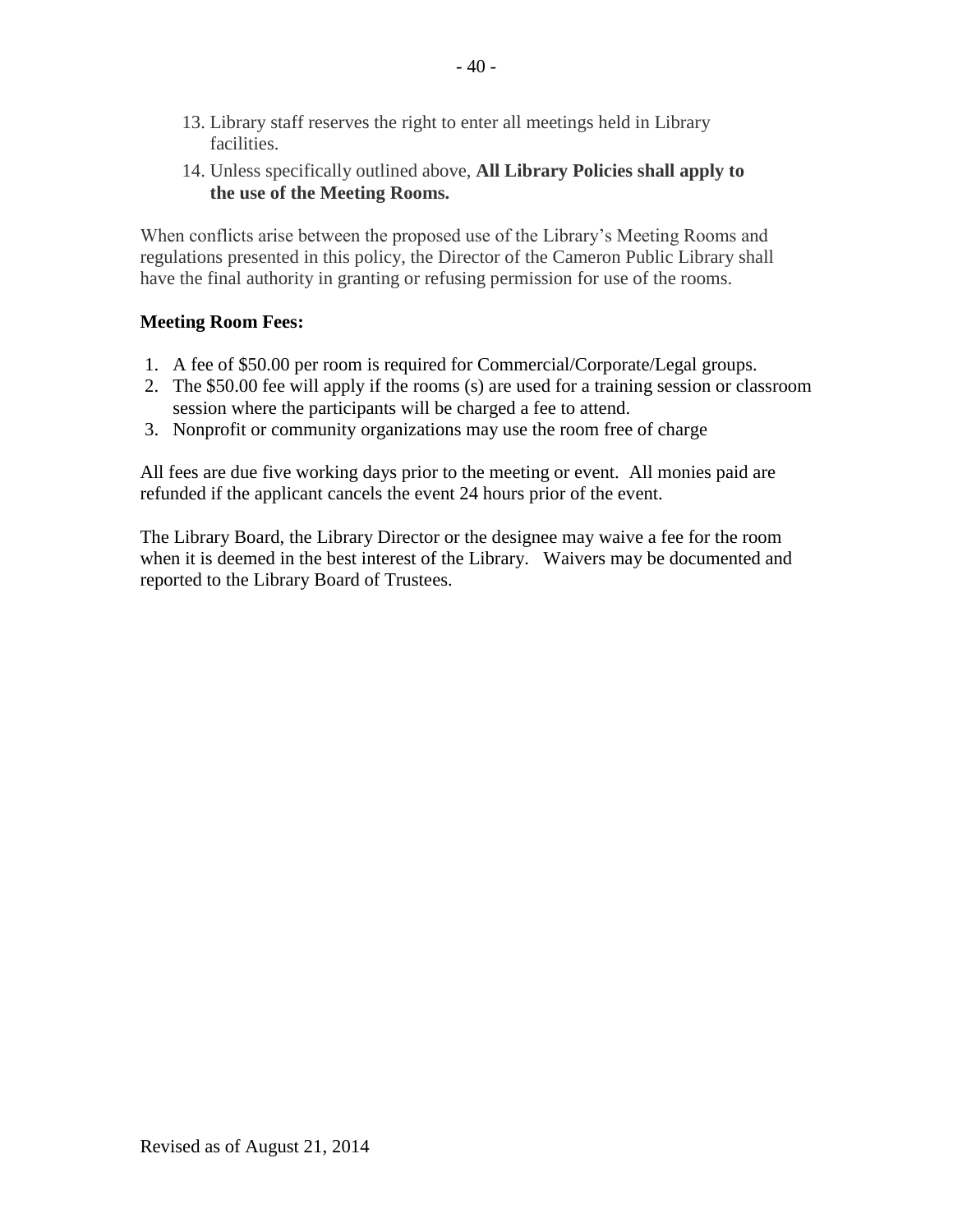## **AGREEMENT FOR CAMERON LIBRARY MEETING ROOM**

**We agree to pay \$50 per day rental fee. We are responsible for setting up, taking down and cleaning of all tables and chairs used.**

**We agree to vacate the premises at least 15 minutes prior to library closing time. In case of emergency, we will contact library staff.** 

**We agree to serve only light refreshments. We will not allow cooking, hot foods, alcoholic beverages, or smoking.** 

| Approximate Time                         |             |
|------------------------------------------|-------------|
|                                          |             |
| Request for projector _________ (Yes/No) |             |
| <b>Signature</b>                         | <b>Date</b> |
| <b>Telephone</b>                         |             |

- **1. Neither the Cameron Public Library Board of Trustees nor its staff shall be held responsible for injury to persons or property that may occur while a meeting room is being used. \_\_\_ (initials)**
- **2. The Library cannot be held responsible for materials, supplies or equipment owned by the group and used by them in the Library. \_\_\_ (initials)**

**\_\_\_\_\_\_\_\_\_\_\_\_\_\_\_\_\_\_\_\_\_\_**